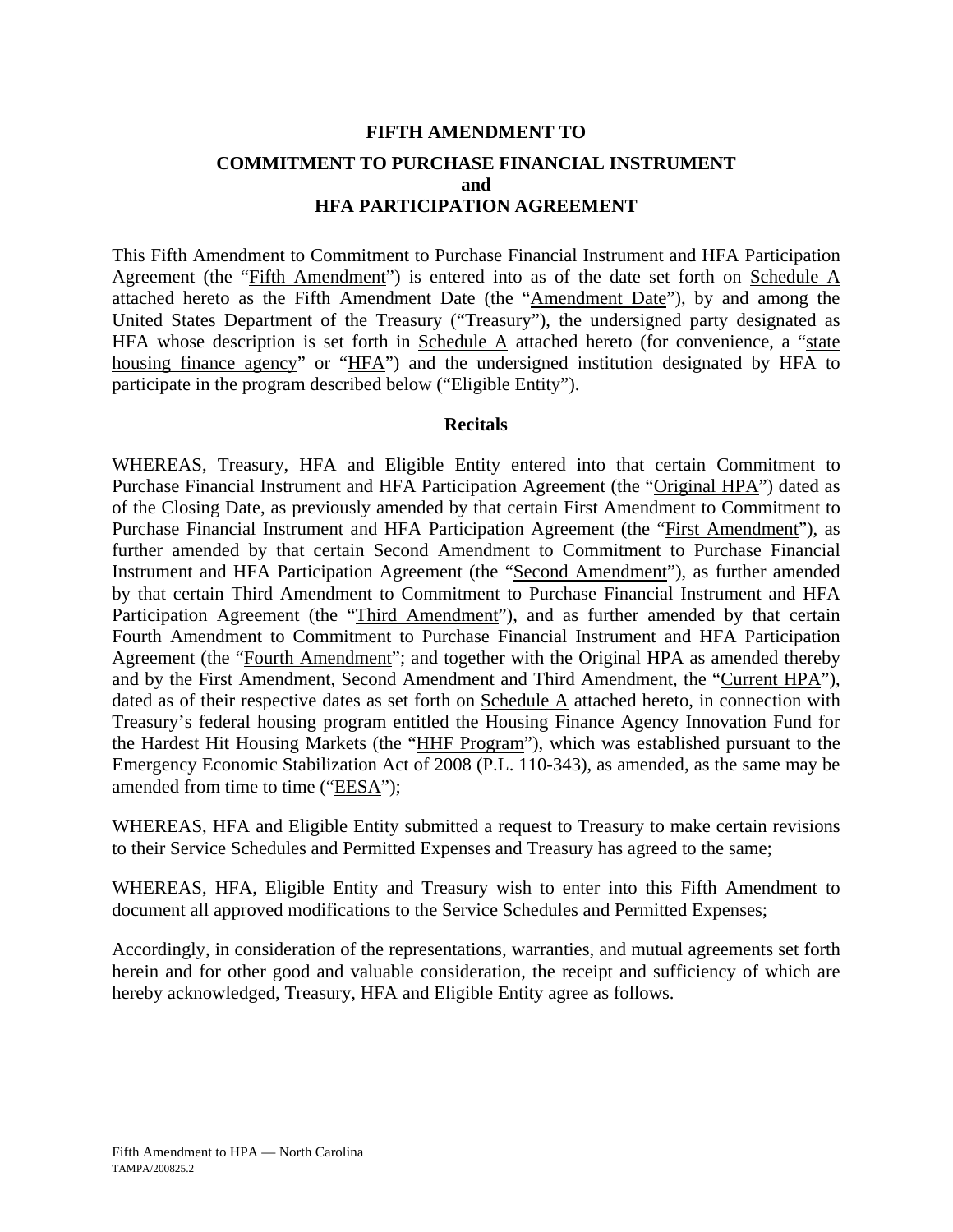# **Agreement**

# **1. Amendments**

A. Definitions. All references in the Current HPA to the "Agreement" shall mean the Current HPA, as further amended by this Fifth Amendment; and all references in the Current HPA to Schedules A or B shall mean the Schedules A or B attached to this Fifth Amendment. All references herein to the "HPA" shall mean the Current HPA, as further amended by this Fifth Amendment.

B. Schedule A. Schedule A attached to the Current HPA is hereby deleted in its entirety and replaced with Schedule A attached to this Fifth Amendment.

C. Schedule B. Schedule B attached to the Current HPA is hereby deleted in its entirety and replaced with Schedule B attached to this Fifth Amendment.

# **2. Representations, Warranties and Covenants**

A. HFA and Eligible Entity. HFA and Eligible Entity, each for itself, make the following representations, warranties and covenants to Treasury and the truth and accuracy of such representations and warranties and compliance with and performance of such covenants are continuing obligations of HFA and Eligible Entity, each as to itself. In the event that any of the representations or warranties made herein cease to be true and correct or HFA or Eligible Entity breaches any of its covenants made herein, HFA or Eligible Entity, as the case may be, agrees to notify Treasury immediately and the same shall constitute an Event of Default under the HPA.

(1) HFA and Eligible Entity each hereby certifies, represents and warrants as of the date hereof that each of the representations and warranties of HFA or Eligible Entity, as applicable, contained in the HPA are true, correct, accurate and complete in all material respects as of the date hereof. All covenants of HFA or Eligible Entity, as applicable, contained in the HPA shall remain in full force and effect and neither HFA, nor Eligible Entity is in breach of any such covenant.

(2) Eligible Entity has the full corporate power and authority to enter into, execute, and deliver this Fifth Amendment and any other closing documentation delivered to Treasury in connection with this Fifth Amendment, and to perform its obligations hereunder and thereunder.

(3) HFA has the full legal power and authority to enter into, execute, and deliver this Fifth Amendment and any other closing documentation delivered to Treasury in connection with this Fifth Amendment, and to perform its obligations hereunder and thereunder.

# **3. Miscellaneous**

A. The recitals set forth at the beginning of this Fifth Amendment are true and accurate and are incorporated herein by this reference.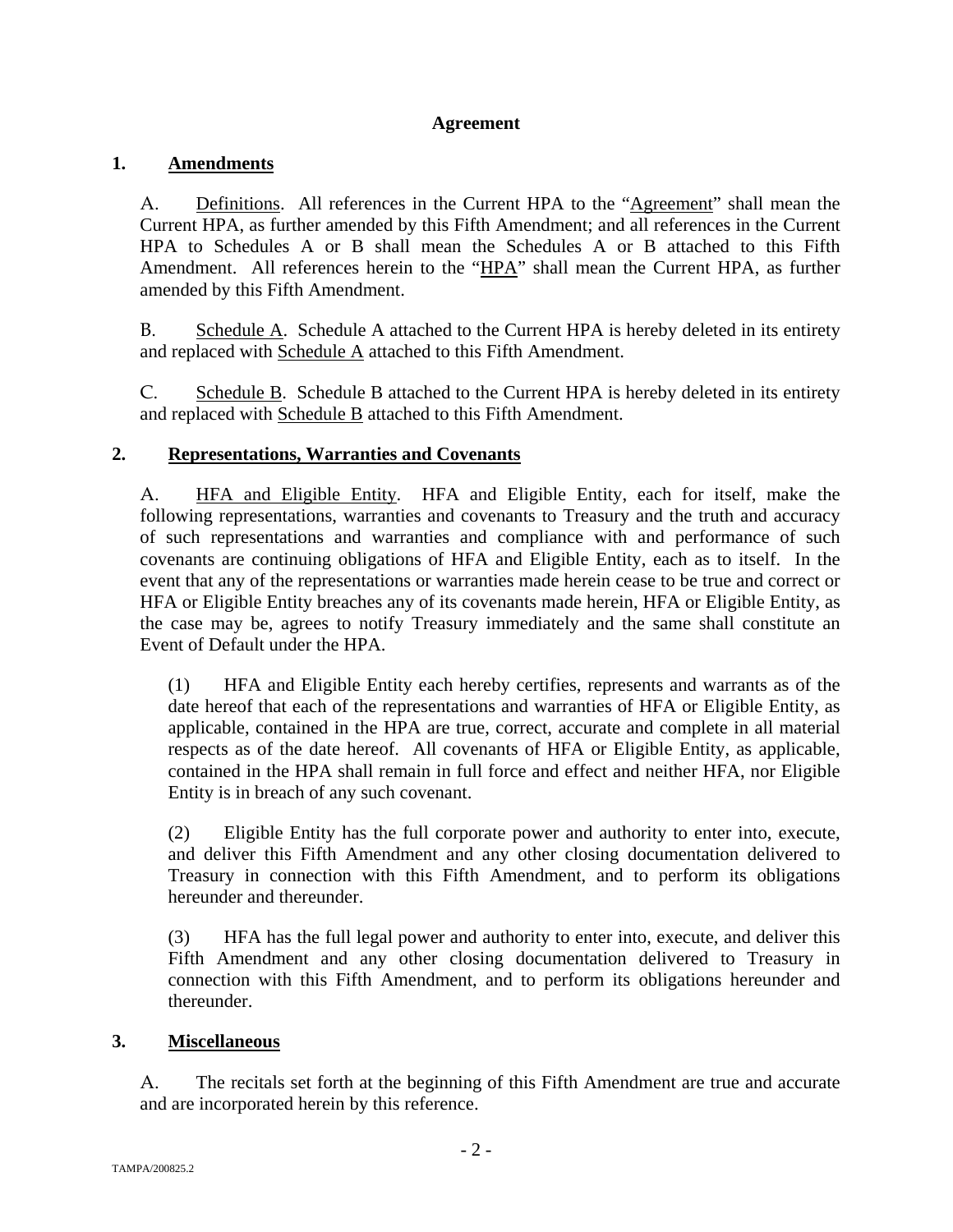B. Capitalized terms used but not defined herein shall have the meanings ascribed to them in the HPA.

C. Any provision of the HPA that is determined to be prohibited or unenforceable in any jurisdiction shall, as to such jurisdiction, be ineffective to the extent of such prohibition or unenforceability without invalidating the remaining provisions of the HPA, and no such prohibition or unenforceability in any jurisdiction shall invalidate such provision in any other jurisdiction.

D. This Fifth Amendment may be executed in two or more counterparts (and by different parties on separate counterparts), each of which shall be deemed an original, but all of which together shall constitute one and the same instrument. Facsimile or electronic copies of this Fifth Amendment shall be treated as originals for all purposes.

# [SIGNATURE PAGE FOLLOWS; REMAINDER OF PAGE INTENTIONALLY LEFT BLANK]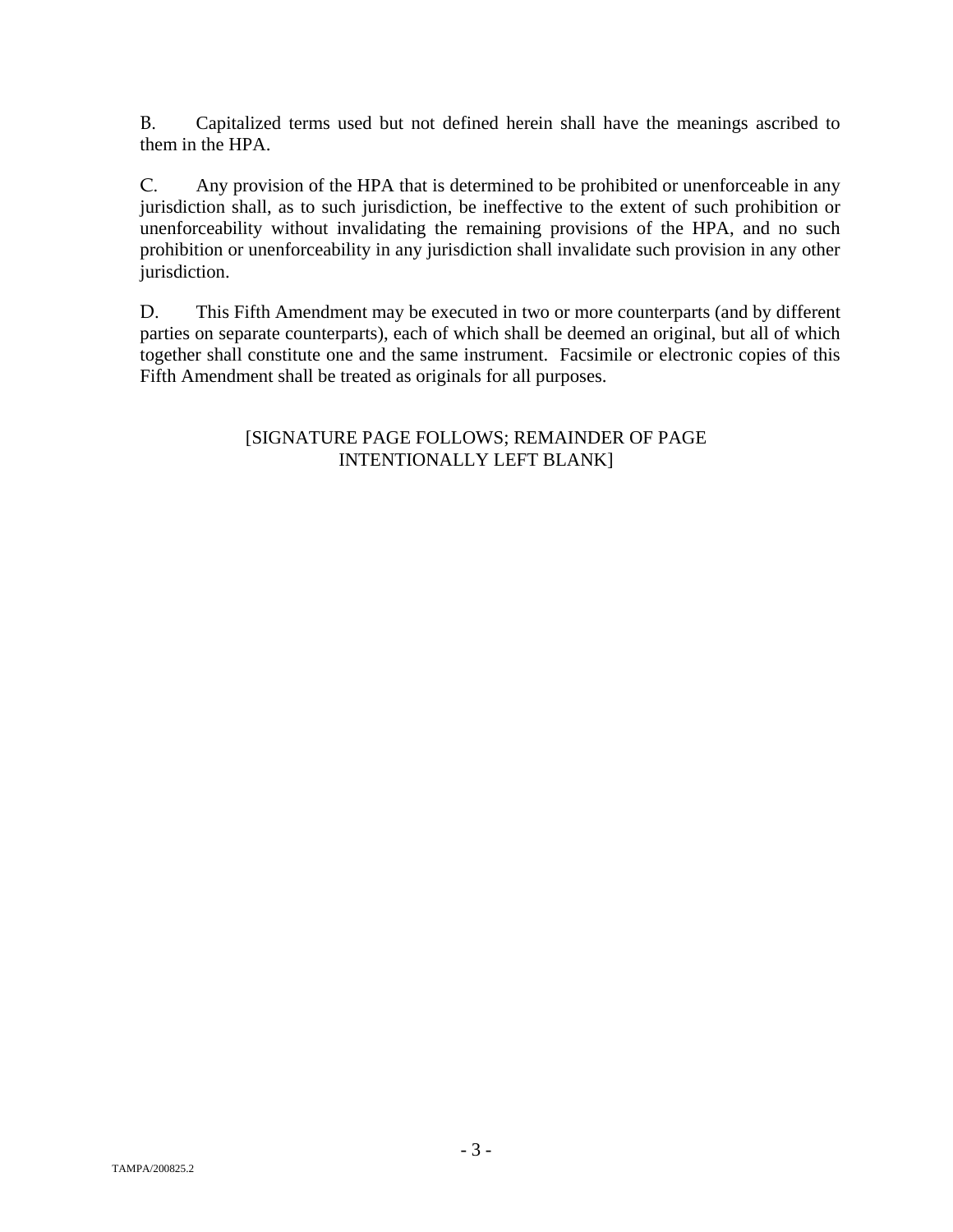**In Witness Whereof**, HFA, Eligible Entity and Treasury by their duly authorized officials hereby execute and deliver this Fifth Amendment to Commitment to Purchase Financial Instrument and HFA Participation Agreement as of the Amendment Date.

### **HFA**: **TREASURY**:

NORTH CAROLINA HOUSING FINANCE **AGENCY** 

UNITED STATES DEPARTMENT OF THE **TREASURY** 

By:  $/s/A$ . Robert Kucab By: Name: A. Robert Kucab Name: Timothy G. Massad

Title: Executive Director Title: Assistant Secretary for Financial Stability

### **ELIGIBLE ENTITY**:

NORTH CAROLINA HOUSING FINANCE **AGENCY** 

By: /s/ A. Robert Kucab Name: A. Robert Kucab Title: Executive Director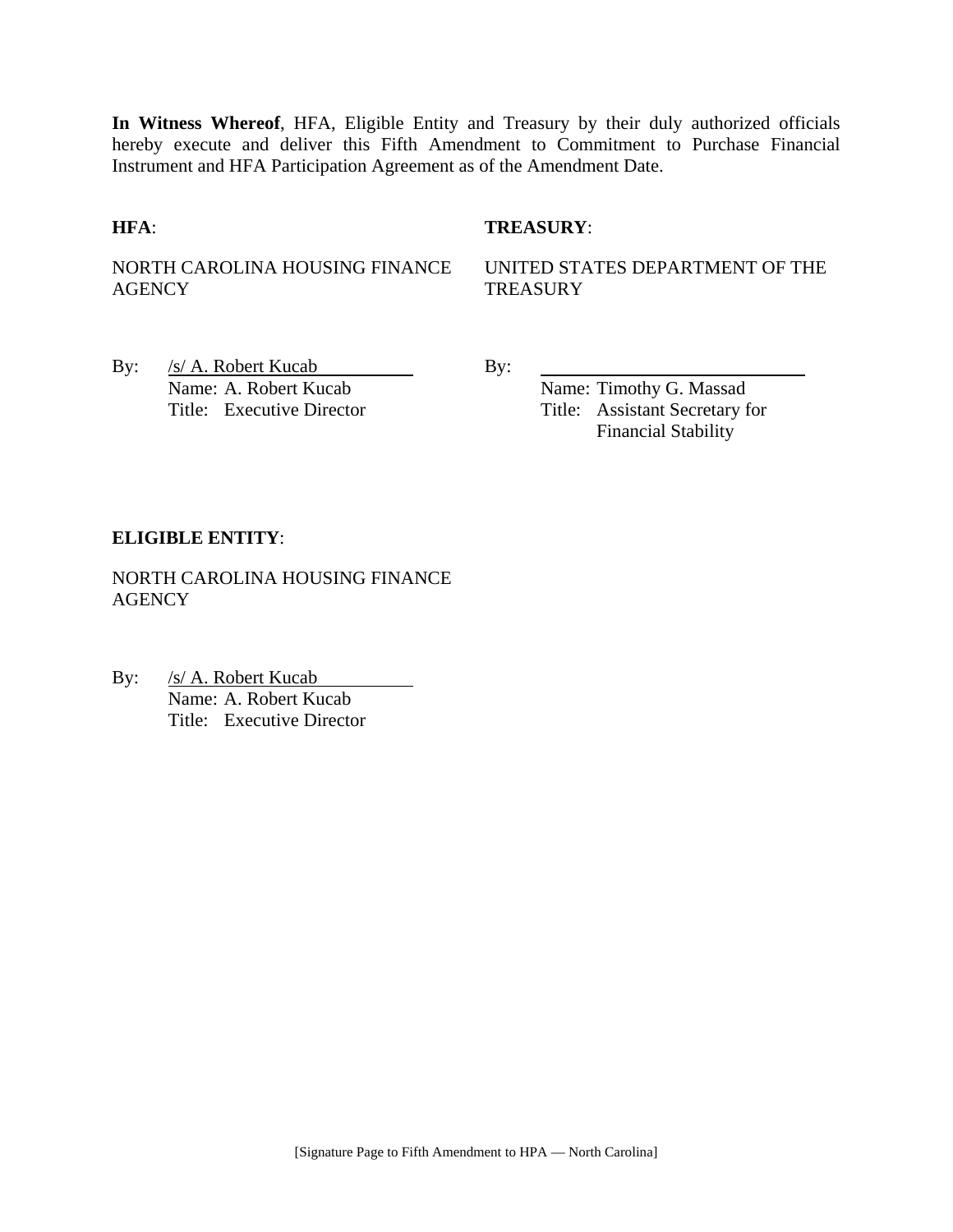In Witness Whereof, HFA, Eligible Entity and Treasury by their duly authorized officials hereby execute and deliver this Fifth Amendment to Commitment to Purchase Financial Instrument and HFA Participation Agreement as of the Amendment Date.

HFA:

#### **TREASURY:**

NORTH CAROLINA HOUSING FINANCE **AGENCY** 

UNITED STATES DEPARTMENT OF THE **TREASURY** 

By:

Name: Title:

By:

Name: Timothy G. Massad Title: Assistant Secretary for **Financial Stability** 

#### **ELIGIBLE ENTITY:**

NORTH CAROLINA HOUSING FINANCE **AGENCY** 

By:

Name: Title: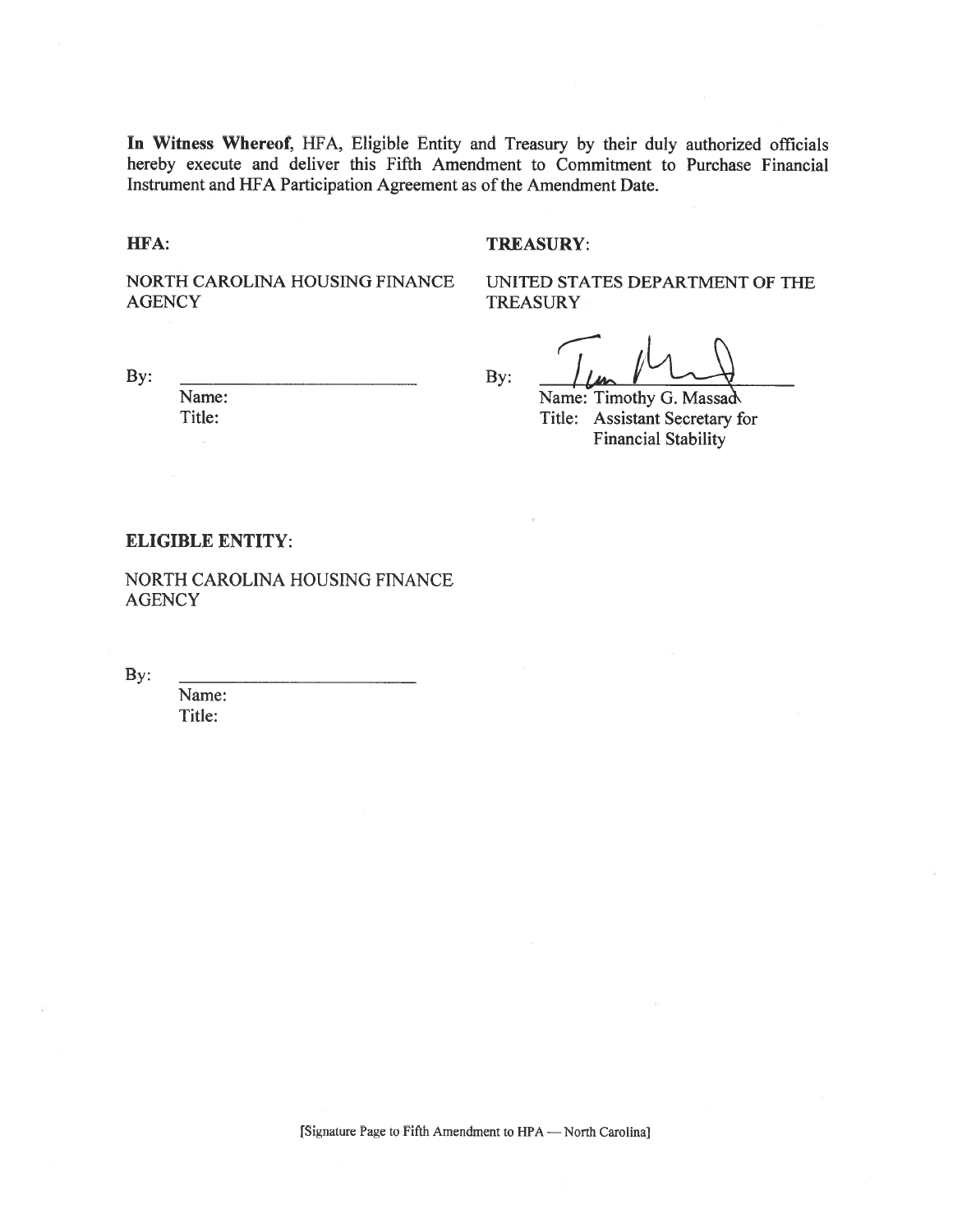# **EXHIBITS AND SCHEDULES**

Schedule A Basic Information<br>Schedule B Service Schedules

Service Schedules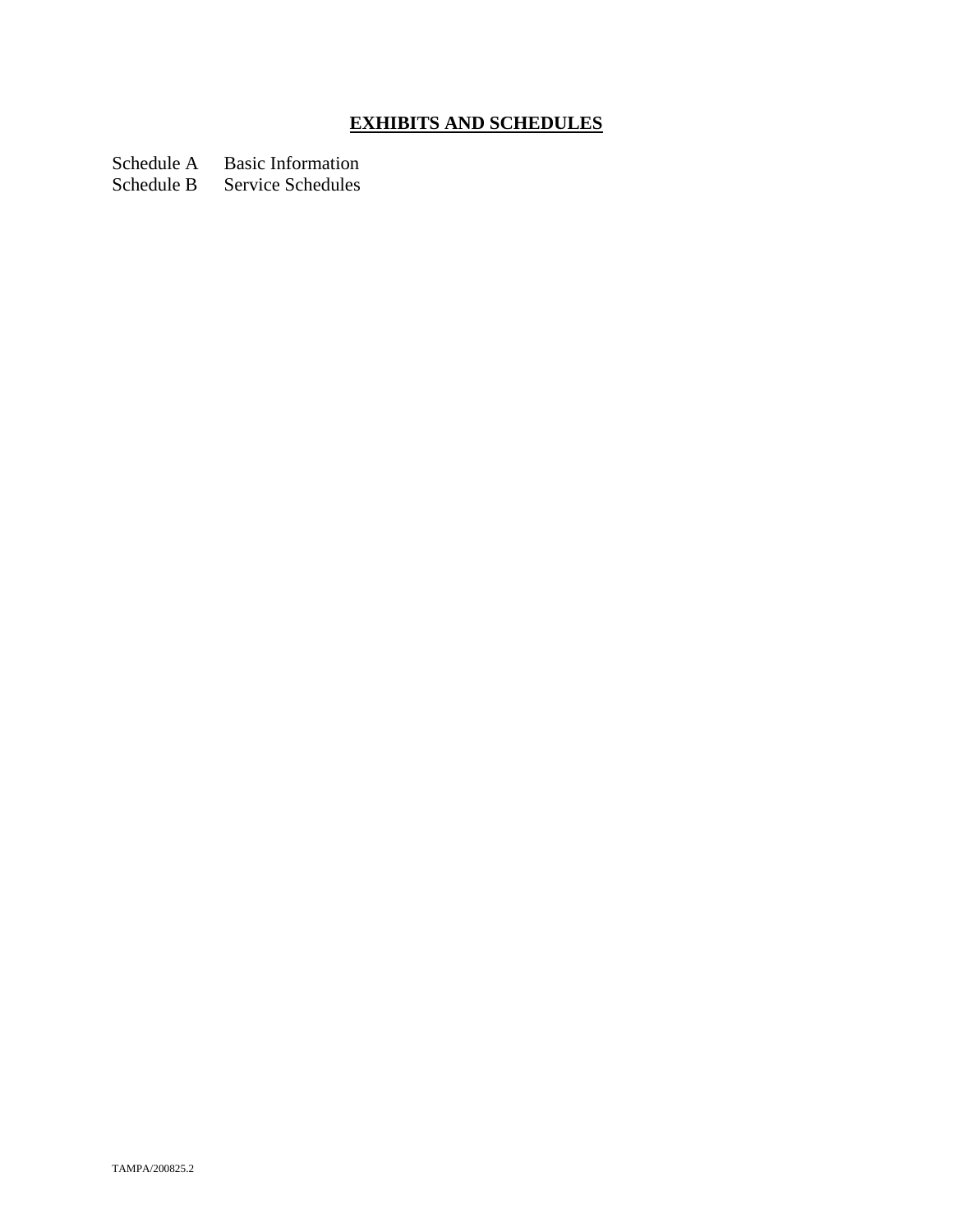## **SCHEDULE A**

### **BASIC INFORMATION**

Eligible Entity Information:<br>Name of the Eligible Entity:

Jurisdiction of organization: North Carolina

Notice Information:

North Carolina Housing Finance Agency<sup>1</sup>

Corporate or other organizational form: a body politic and corporate under the laws of the State of North Carolina pursuant to N. C. G. S. Chapter 122A

| <b>HFA</b> Information:<br>Name of HFA: | North Carolina Housing Finance Agency <sup>1</sup>                                                                    |
|-----------------------------------------|-----------------------------------------------------------------------------------------------------------------------|
| Organizational form:                    | a body politic and corporate under the laws<br>of the State of North Carolina pursuant to N.<br>C. G. S. Chapter 122A |
| Date of Application:                    | June 1, 2010                                                                                                          |
| Date of Action Plan:                    | September 1, 2010                                                                                                     |

<sup>&</sup>lt;sup>1</sup> References in the Agreement to the term "HFA" shall mean the North Carolina Housing Finance Agency ("NCHFA") in its capacity as HFA as such term is used in the Agreement; and references in the Agreement to the term "Eligible Entity" shall mean NCHFA, in its capacity as Eligible Entity as such term is used in the Agreement.

1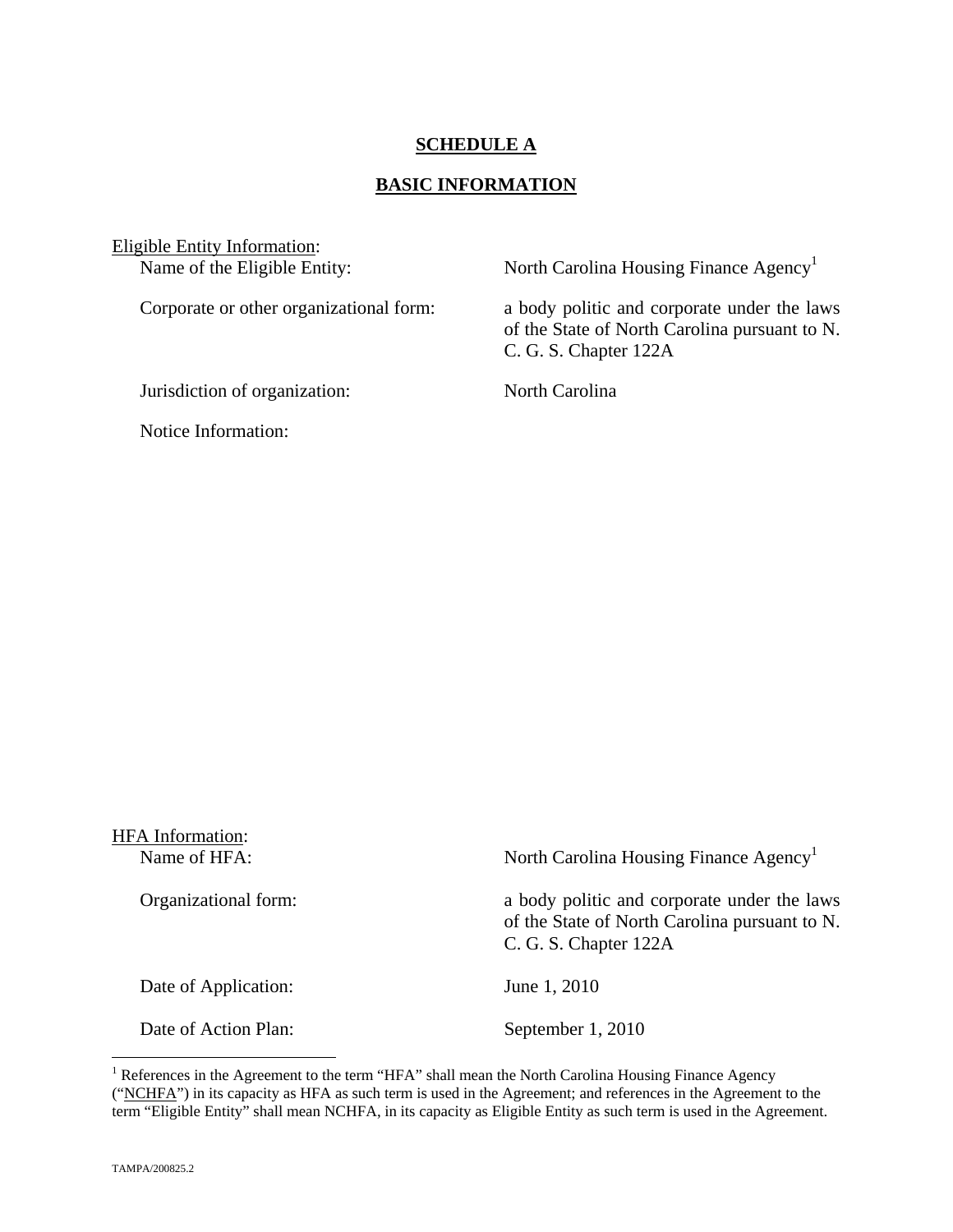| Notice Information:                                                             | Same as notice information for Eligible<br>Entity.                                                                                                        |
|---------------------------------------------------------------------------------|-----------------------------------------------------------------------------------------------------------------------------------------------------------|
| <b>Program Participation Cap:</b>                                               | \$482,781,786.00                                                                                                                                          |
| Portion of Program Participation Cap<br><b>Representing Original HHF Funds:</b> | \$159,000,000.00                                                                                                                                          |
| Portion of Program Participation Cap<br>Representing Unemployment HHF Funds:    | \$120,874,221.00                                                                                                                                          |
| Permitted Expenses:                                                             | \$62,200,000.00                                                                                                                                           |
| <b>Closing Date:</b>                                                            | August 3, 2010                                                                                                                                            |
| <b>First Amendment Date:</b>                                                    | September 23, 2010                                                                                                                                        |
| <b>Second Amendment Date:</b>                                                   | September 29, 2010                                                                                                                                        |
| Third Amendment Date:                                                           | December 16, 2010                                                                                                                                         |
| <b>Fourth Amendment Date:</b>                                                   | May 25, 2011                                                                                                                                              |
| <b>Fifth Amendment Date:</b>                                                    | January 25, 2012                                                                                                                                          |
| <b>Eligible Entity Depository Account Information:</b>                          | See account information set forth in the<br>Depository Account Control Agreement<br>between Treasury and Eligible<br>Entity<br>regarding the HHF Program. |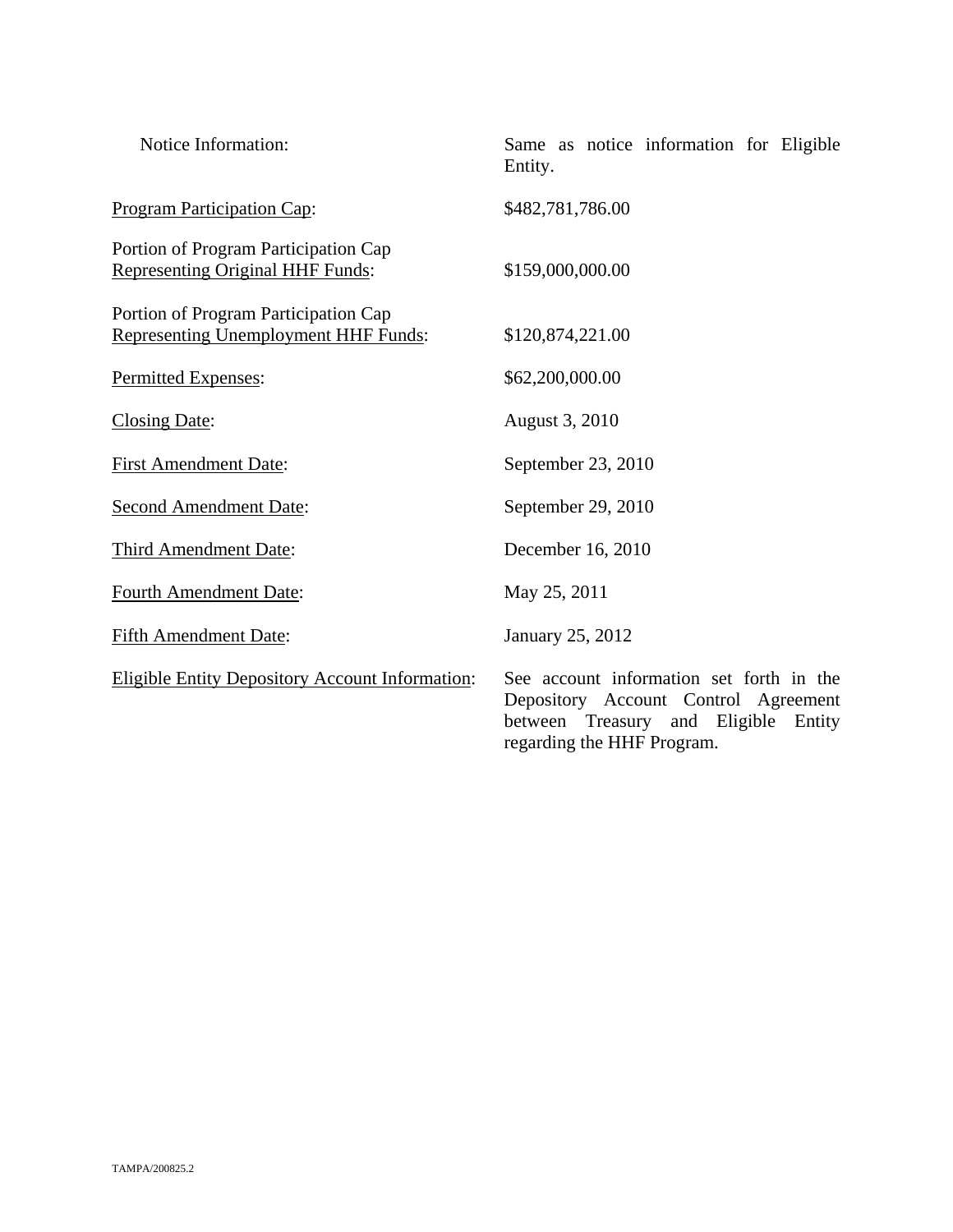# **SCHEDULE B**

### **SERVICE SCHEDULES**

The Service Schedules attached as Schedule B to the Current HPA are hereby deleted in their entirety and replaced with the attached Service Schedules (numbered sequentially as Service Schedule B-1, Service Schedule B-2, et. seq.), which collectively comprise Schedule B to the HPA.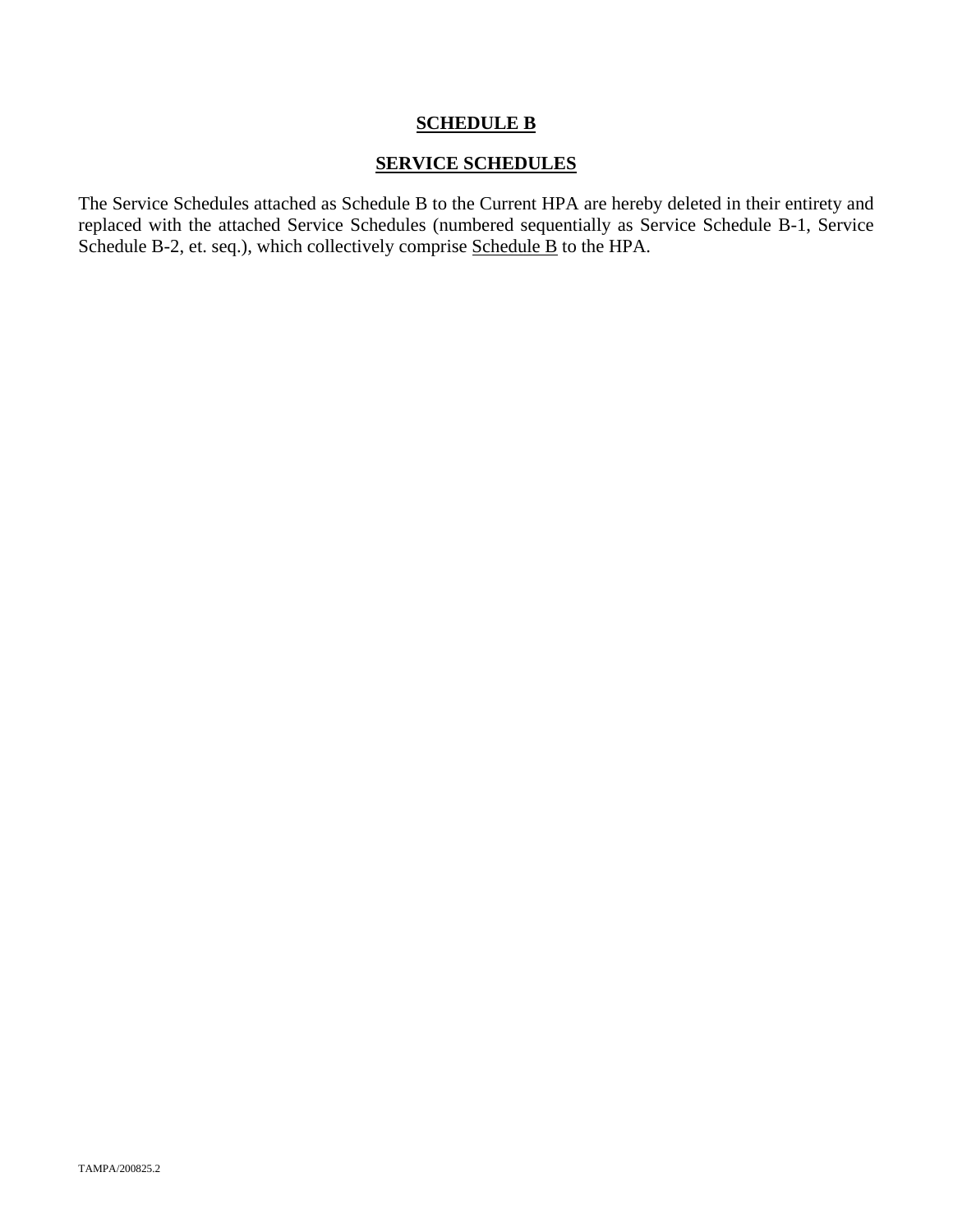### **North Carolina Housing Finance Agency's Mortgage Payment Program (MPP-1) Summary Guidelines**

| 1. Program Overview            | North Carolina has one of the highest unemployment rates in the                                                                |
|--------------------------------|--------------------------------------------------------------------------------------------------------------------------------|
|                                | country with more than 490,000 people out of work as of April                                                                  |
|                                | 2010. Because unemployed homeowners are not eligible for most<br>loss mitigation programs, NCHFA proposes to use a majority of |
|                                | our HFA Hardest Hit Funds (HHF) to create the Mortgage                                                                         |
|                                | <b>Payment Program (MPP-1).</b>                                                                                                |
|                                |                                                                                                                                |
|                                | This program will provide loans to unemployed homeowners and                                                                   |
|                                | others who, through no fault of their own, are financially unable                                                              |
|                                | to make their mortgage payments and are in danger of losing their                                                              |
|                                | homes to foreclosure.                                                                                                          |
|                                | Loan proceeds will be used to pay mortgage and mortgage-related                                                                |
|                                | expenses (i.e. property taxes, homeowner insurance, homeowner                                                                  |
|                                | dues) until the homeowner secures employment or completes                                                                      |
|                                | training for a new career.                                                                                                     |
| 2. Program Goals               | To assist 5,750 homeowners over the next 3 years. The following                                                                |
|                                | types of assistance will be provided:                                                                                          |
|                                | <b>Job Search or Short-term Assistance</b>                                                                                     |
|                                | To help homeowners while they look for a new job.                                                                              |
|                                |                                                                                                                                |
|                                | <b>Job Training or Long-term Assistance</b>                                                                                    |
|                                | To help homeowners while they complete a job training/education                                                                |
|                                | program to help secure a new job.                                                                                              |
|                                | <b>Reinstatement Only or One-time Assistance</b>                                                                               |
|                                | To help homeowners who have found a new job but need help to                                                                   |
|                                | bring their mortgage current.                                                                                                  |
| 3. Target Population/          | Homeowners who are unemployed, substantially underemployed,                                                                    |
| <b>Areas</b>                   | suffered another temporary hardship, and/or reemployed but need                                                                |
|                                | help bringing their mortgage current.                                                                                          |
|                                |                                                                                                                                |
| 4. Program Allocation          | This Program will be available in all North Carolina counties.<br>\$99,400,000.00                                              |
| (Excluding                     |                                                                                                                                |
| <b>Administrative</b>          |                                                                                                                                |
| <b>Expenses</b> )              |                                                                                                                                |
| <b>5. Borrower Eligibility</b> | Homeowners who are unemployed, substantially underemployed,                                                                    |
| Criteria                       | or have suffered another eligible temporary hardship, who,                                                                     |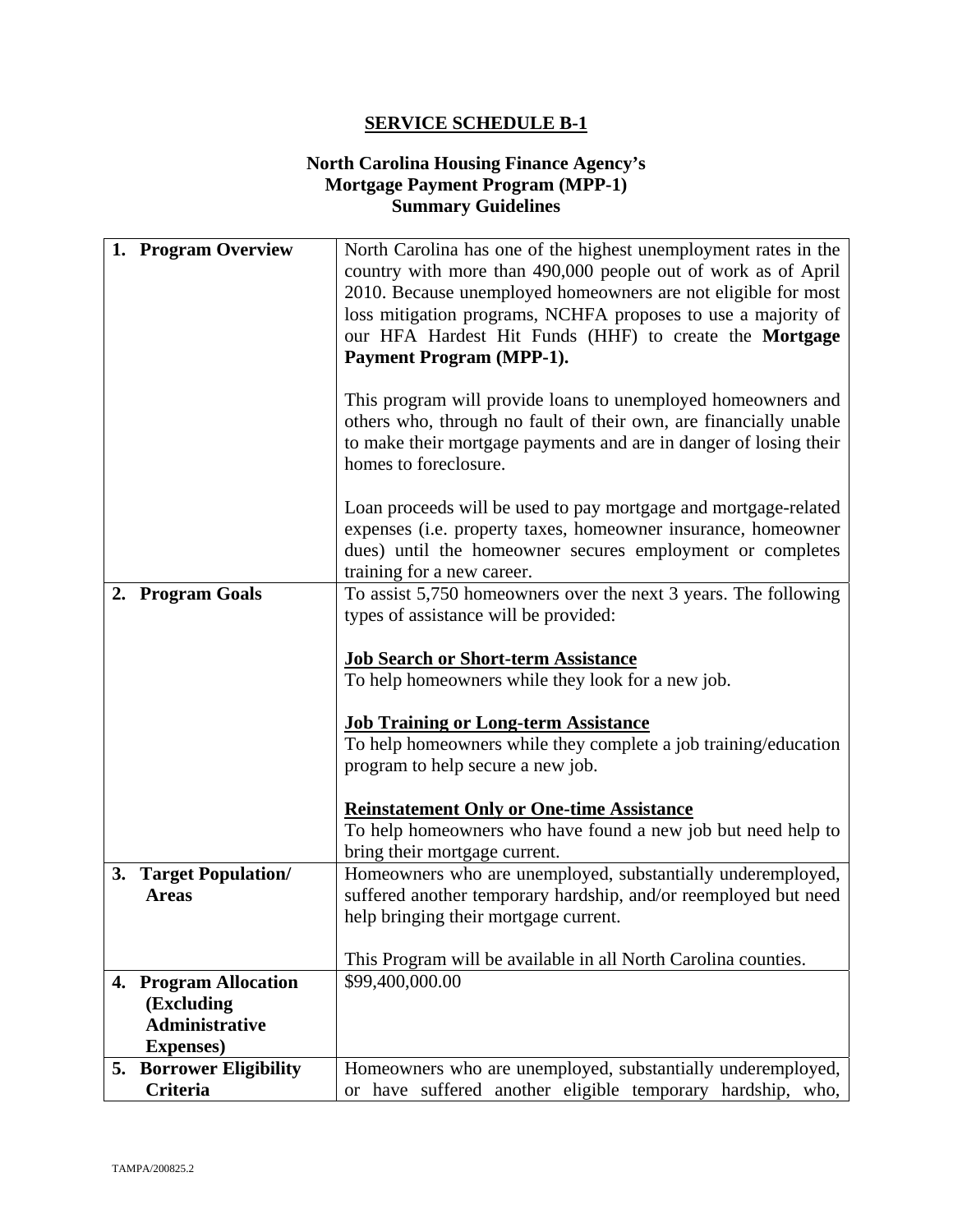|    |                             | through no fault of their own, are unable to make their mortgage<br>payments and are at risk of a foreclosure. Homeowners will be<br>required to provide a financial hardship affidavit with appropriate<br>documentation on the cause of their hardship. For most<br>homeowners, this will be documentation from the Employment<br>Security Commission (ESC) confirming a job loss and receipt of<br>unemployment benefits. If information from ESC is unavailable,<br>a notarized letter from the former employer indicating job loss<br>was not the fault of the borrower will serve as a substitute. Self-<br>employed borrowers will be required to submit prior tax returns to<br>show a loss of income. |
|----|-----------------------------|----------------------------------------------------------------------------------------------------------------------------------------------------------------------------------------------------------------------------------------------------------------------------------------------------------------------------------------------------------------------------------------------------------------------------------------------------------------------------------------------------------------------------------------------------------------------------------------------------------------------------------------------------------------------------------------------------------------|
|    |                             | Employed homeowners who are delinquent because of a prior job<br>loss or other program eligible hardship but who can resume future<br>payments without additional assistance.                                                                                                                                                                                                                                                                                                                                                                                                                                                                                                                                  |
|    |                             | Satisfactory mortgage payment history.                                                                                                                                                                                                                                                                                                                                                                                                                                                                                                                                                                                                                                                                         |
|    |                             | All principal, interest, taxes, homeowner insurance, mortgage<br>insurance, homeowner association dues, and the cost of utilities<br>>25% of household income after job loss/loss of income.                                                                                                                                                                                                                                                                                                                                                                                                                                                                                                                   |
|    |                             | Borrowers must meet program underwriting criteria.                                                                                                                                                                                                                                                                                                                                                                                                                                                                                                                                                                                                                                                             |
|    |                             | Eligibility for program assistance will be determined primarily by<br>participating foreclosure prevention partners.                                                                                                                                                                                                                                                                                                                                                                                                                                                                                                                                                                                           |
|    |                             | Funds will be allocated on a first come/first ready, first served<br>basis.                                                                                                                                                                                                                                                                                                                                                                                                                                                                                                                                                                                                                                    |
|    | 6. Property/Loan            | Existing single-family homes or condominiums (attached or                                                                                                                                                                                                                                                                                                                                                                                                                                                                                                                                                                                                                                                      |
|    | <b>Eligibility Criteria</b> | detached) including manufactured homes on foundations                                                                                                                                                                                                                                                                                                                                                                                                                                                                                                                                                                                                                                                          |
|    |                             | permanently affixed to real estate owned by the borrower.                                                                                                                                                                                                                                                                                                                                                                                                                                                                                                                                                                                                                                                      |
|    |                             | North Carolina owner-occupied, primary residences only.                                                                                                                                                                                                                                                                                                                                                                                                                                                                                                                                                                                                                                                        |
|    | 7. Program Exclusions       | Total Unpaid Principal Balances > \$300,000.                                                                                                                                                                                                                                                                                                                                                                                                                                                                                                                                                                                                                                                                   |
|    |                             | Manufactured homes not considered real property.                                                                                                                                                                                                                                                                                                                                                                                                                                                                                                                                                                                                                                                               |
|    | <b>Structure of</b>         | Non-legal U.S. resident.                                                                                                                                                                                                                                                                                                                                                                                                                                                                                                                                                                                                                                                                                       |
| 8. | <b>Assistance</b>           | 10 year, 0% interest, non-recourse, deferred-payment forgivable<br>subordinate loan. A forgiveness clause will reduce the loan<br>amount by 20% a year for every year the borrower stays in the<br>home after five years. At the end of the 10 years, the note will be<br>considered satisfied, and NCHFA will release the lien securing<br>the note.                                                                                                                                                                                                                                                                                                                                                          |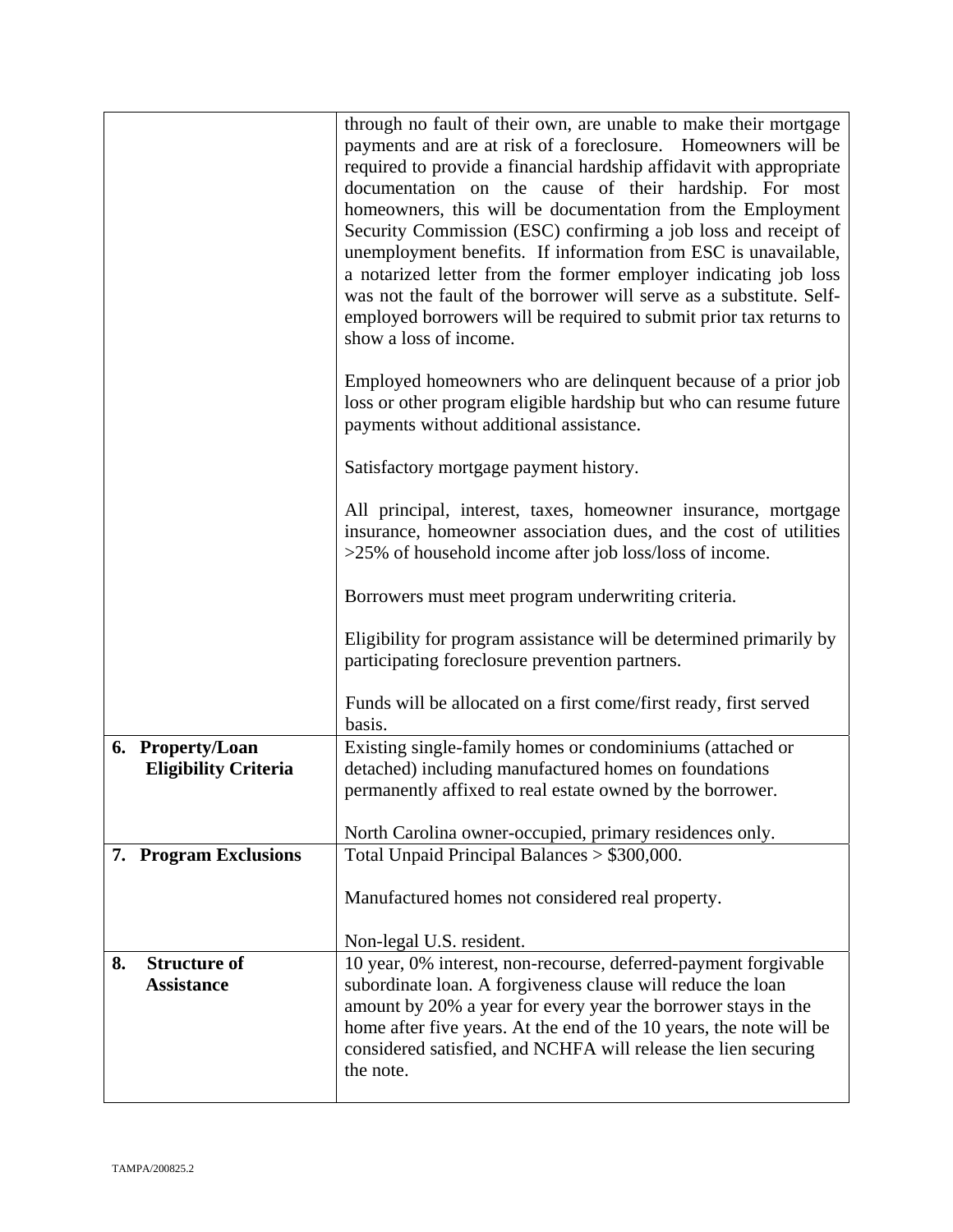|                                 | Loan funds are due and payable if property is sold, refinanced or    |
|---------------------------------|----------------------------------------------------------------------|
|                                 | no longer owner occupied (unless otherwise prohibited under          |
|                                 | applicable federal law). Loans are repayable only from proceeds      |
|                                 |                                                                      |
|                                 | to the borrower from a sale or refinance. If the property is sold or |
|                                 | refinanced and has not increased in equity to the degree necessary   |
|                                 | to repay the note, all or a portion of the note will be forgiven.    |
|                                 |                                                                      |
|                                 | NCHFA will agree to subordinate the MPP-1 Loan for borrowers         |
|                                 | who refinance their mortgage $(s)$ to receive more favorable loan    |
|                                 | terms. If a borrower refinances their loan to consolidate debt or    |
|                                 |                                                                      |
|                                 | receives cash out, the borrower would be required to repay the       |
|                                 | MPP-1 Loan according to the loan terms.                              |
|                                 |                                                                      |
|                                 | All deferred, subordinate mortgages will be evidenced by a           |
|                                 | promissory note and secured by a deed of trust on the property.      |
|                                 | Borrowers will be required to sign and acknowledge via Written       |
|                                 | Agreement indicating the program guidelines.                         |
|                                 |                                                                      |
|                                 | Any funds returned according to established program guidelines       |
|                                 | will be recaptured and used to assist additional homeowners          |
|                                 | through December 31, 2017. After December 31, 2017, the funds        |
|                                 | will be returned to Treasury.                                        |
| <b>Per Household</b><br>9.      | The average loan amount will be \$20,000 per borrower.               |
| <b>Assistance</b>               |                                                                      |
|                                 | Effective for all loans closed after January 31, 2012:               |
|                                 |                                                                      |
|                                 | Maximum assistance up to \$36,000 and not to exceed 36 months        |
|                                 | per household.                                                       |
| 10. Duration of Assistance      | Effective for all loans closed after January 31, 2012:               |
|                                 | Up to 36 months for those in job training/education program.         |
|                                 | Up to 18 months for those in a job search.                           |
|                                 |                                                                      |
| 11. Estimated Number of         | 5,750 homeowners over the next 3 years.                              |
| Participating                   |                                                                      |
| <b>Households</b>               | Estimated number served based on average loan amount of              |
|                                 | \$20,000 per homeowner.                                              |
| 12. Program Inception/          | Program began October 18, 2010 and will last up to 3 years.          |
| <b>Duration</b>                 |                                                                      |
| 13. Program Interactions        | Borrowers can access more than one of our HHF programs, if           |
| with Other Programs             | needed and appropriate. For example, a borrower can receive          |
| (e.g. other HFA                 | MPP-1 assistance while they look for a new job and then receive      |
| programs)                       | Second Mortgage Refinance Program or Permanent Loan                  |
|                                 |                                                                      |
|                                 | Modification Program assistance once they secure a new job.          |
| <b>14. Program Interactions</b> | The MPP-1 would help borrowers who need more than the 3-6            |
| with HAMP                       | months of assistance available through the new Home Affordable       |
|                                 | Unemployment Program (UP), which began August 1, 2010.               |
|                                 |                                                                      |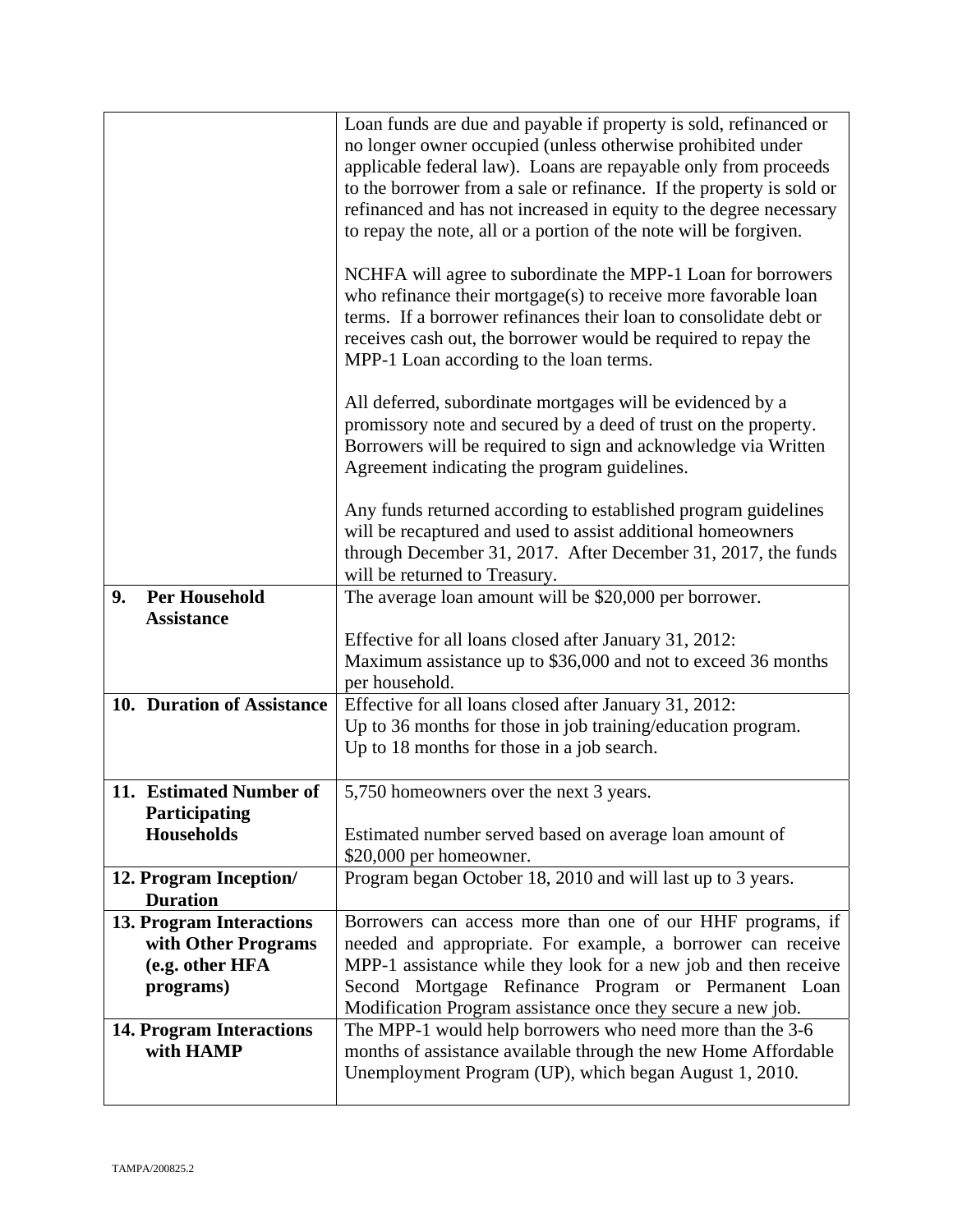|                      | Borrowers who are eligible for MPP-1 would not be required to<br>participate in UP prior to receiving assistance with MPP-1.<br>In addition, MPP-1 would also help borrowers who don't qualify<br>for assistance under the new UP because they are more than 3<br>months behind in mortgage payments and/or they are not<br>currently receiving unemployment (i.e. self employed<br>homeowners). |
|----------------------|--------------------------------------------------------------------------------------------------------------------------------------------------------------------------------------------------------------------------------------------------------------------------------------------------------------------------------------------------------------------------------------------------|
|                      | Finally, borrowers can receive HAMP assistance prior to or after<br>receiving Hardest Hit Fund assistance. For example, a borrower<br>may receive UP assistance for 3-6 months and then receive MPP-<br>1 assistance for several more months, if needed.                                                                                                                                         |
|                      | MPP-1 assistance will not be available to a borrower who is in a<br>trial loan modification. MPP-1 assistance may be available to a<br>borrower who has received a permanent loan modification if the<br>borrower has a need.                                                                                                                                                                    |
|                      | Once MPP-1 assistance has ended, a borrower may be eligible to<br>receive a loan modification from HAMP, if needed and eligible.                                                                                                                                                                                                                                                                 |
| 15. Program Leverage | None                                                                                                                                                                                                                                                                                                                                                                                             |
| with Other Financial |                                                                                                                                                                                                                                                                                                                                                                                                  |
| <b>Resources</b>     |                                                                                                                                                                                                                                                                                                                                                                                                  |
| 16. Qualify as an    | $\boxtimes$ No<br>$\Box$ Yes                                                                                                                                                                                                                                                                                                                                                                     |
| Unemployment         |                                                                                                                                                                                                                                                                                                                                                                                                  |
| Program              |                                                                                                                                                                                                                                                                                                                                                                                                  |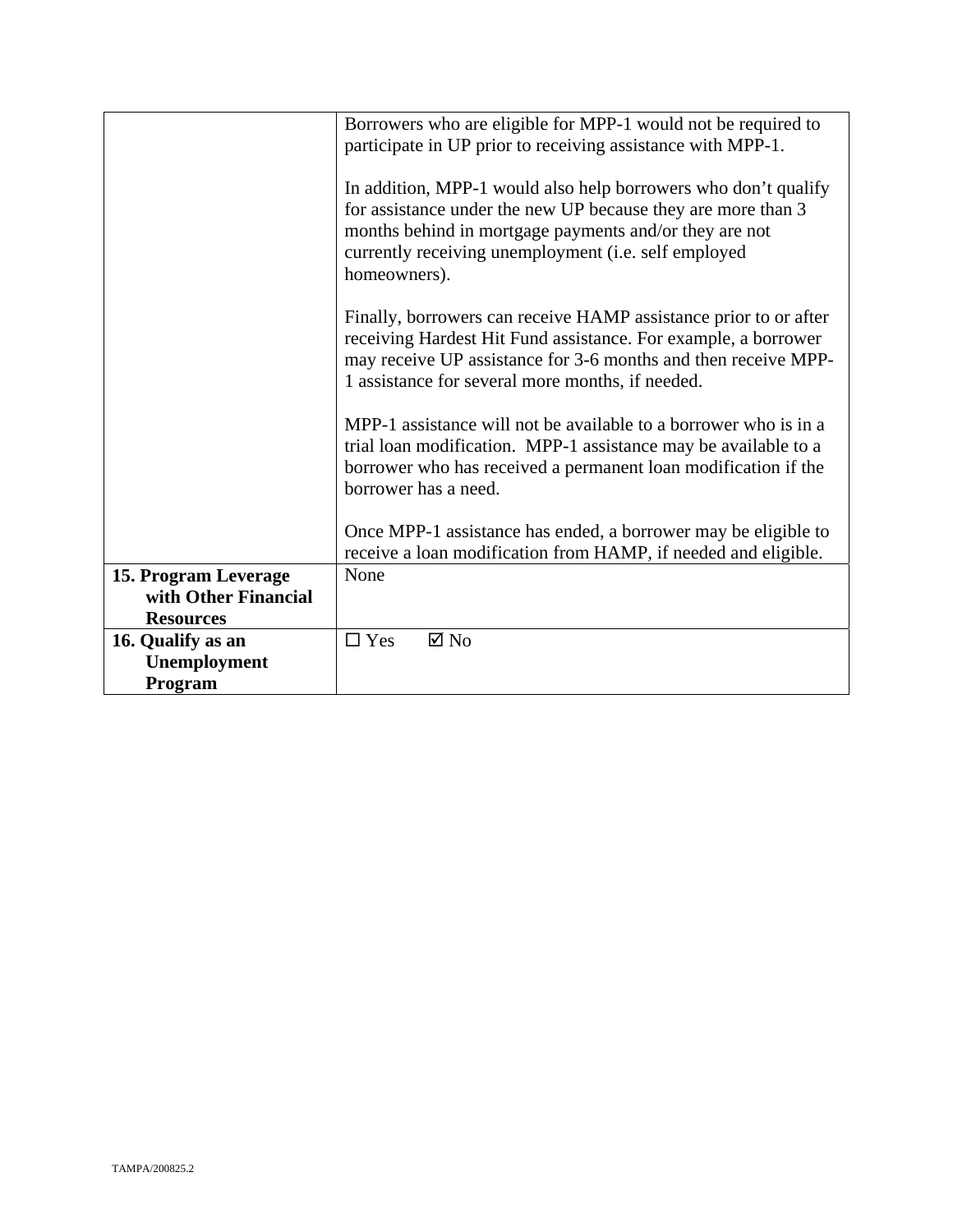## **North Carolina Housing Finance Agency's Mortgage Payment Program (MPP-2) Summary Guidelines**

|    | 1. Program Overview                        | The North Carolina Housing Finance Agency (NCHFA)<br>Mortgage Payment Program (MPP-2) will provide loans to<br>unemployed or substantially underemployed homeowners who,<br>through no fault of their own, are financially unable to make their<br>mortgage payments and are in danger of losing their homes to<br>foreclosure.                                                                                                                                              |
|----|--------------------------------------------|------------------------------------------------------------------------------------------------------------------------------------------------------------------------------------------------------------------------------------------------------------------------------------------------------------------------------------------------------------------------------------------------------------------------------------------------------------------------------|
|    |                                            | Loan proceeds will be used to pay all mortgage and mortgage-<br>related expenses (i.e. property taxes, homeowner insurance,<br>mortgage insurance and homeowner association dues), including<br>subordinate mortgage loans, until the homeowner secures<br>employment or completes training for a new career.                                                                                                                                                                |
|    | 2. Program Goals                           | To assist 14,100 homeowners over the next 5 years.<br>The<br>following types of assistance will be provided:                                                                                                                                                                                                                                                                                                                                                                 |
|    |                                            | <b>Job Search or Short-term Assistance</b><br>To help homeowners while they look for a new job.<br><b>Job Training or Long-term Assistance</b><br>To help homeowners while they complete a job training/education<br>program to help secure a new job.<br><b>Reinstatement Only or One-time Assistance</b><br>To help homeowners who have found a new job but need help to<br>bring their mortgage current due to arrearages accumulated during<br>a period of unemployment. |
|    | 3. Target<br><b>Population/Areas</b>       | Homeowners who are unemployed, or substantially<br>underemployed, and/or reemployed but need help bringing their                                                                                                                                                                                                                                                                                                                                                             |
|    |                                            | mortgage current.                                                                                                                                                                                                                                                                                                                                                                                                                                                            |
|    |                                            | This Program will be available in all North Carolina counties.                                                                                                                                                                                                                                                                                                                                                                                                               |
|    | 4. Program Allocation<br>(Excluding        | \$282,381,786.00                                                                                                                                                                                                                                                                                                                                                                                                                                                             |
|    | <b>Administrative</b><br><b>Expenses</b> ) |                                                                                                                                                                                                                                                                                                                                                                                                                                                                              |
| 5. | <b>Borrower Eligibility</b>                | Unemployed or substantially underemployed homeowners who,                                                                                                                                                                                                                                                                                                                                                                                                                    |
|    | <b>Criteria</b>                            | through no fault of their own, are unable to make their mortgage<br>payments and are at risk of a foreclosure. Homeowners will be                                                                                                                                                                                                                                                                                                                                            |
|    |                                            | required to provide a financial hardship affidavit with appropriate                                                                                                                                                                                                                                                                                                                                                                                                          |
|    |                                            | documentation of unemployment. For most homeowners, this                                                                                                                                                                                                                                                                                                                                                                                                                     |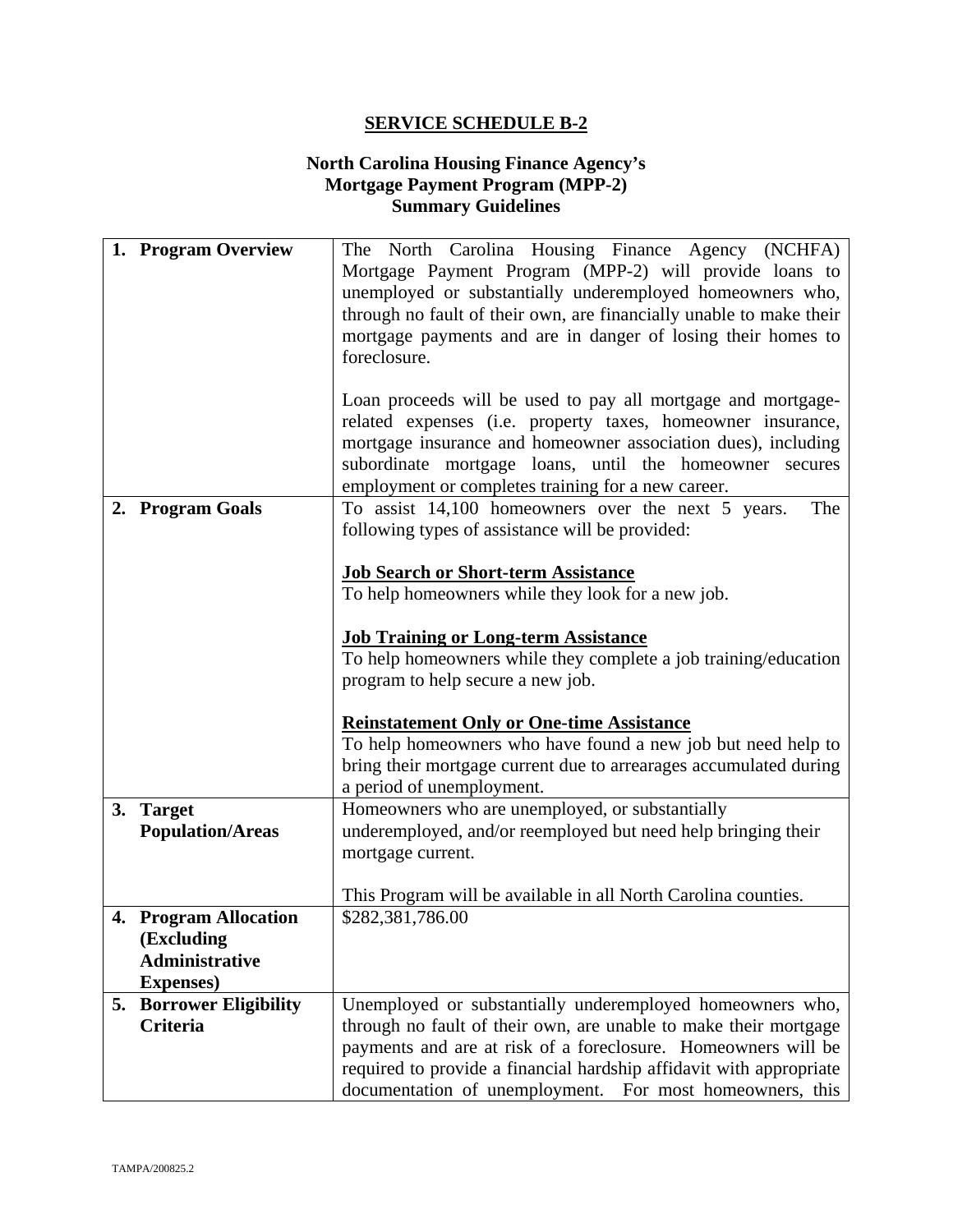|                                                 | be documentation from the Employment Security<br>will<br>Commission (ESC) confirming a job loss and receipt of<br>unemployment benefits. If information from ESC is unavailable,<br>a notarized letter from the former employer indicating job loss<br>was not the fault of the borrower will serve as a substitute. Self-<br>employed borrowers will be required to submit prior tax returns to<br>show a loss of income.<br>Employed homeowners who are delinquent due to arrearages<br>accumulated during a period of unemployment but who can<br>resume future payments without additional assistance. |
|-------------------------------------------------|------------------------------------------------------------------------------------------------------------------------------------------------------------------------------------------------------------------------------------------------------------------------------------------------------------------------------------------------------------------------------------------------------------------------------------------------------------------------------------------------------------------------------------------------------------------------------------------------------------|
|                                                 | Satisfactory mortgage payment history.                                                                                                                                                                                                                                                                                                                                                                                                                                                                                                                                                                     |
|                                                 | All principal, interest, taxes, homeowner insurance, mortgage<br>insurance, homeowner association dues, and the cost of utilities<br>>25% of household income after job loss/loss of income.                                                                                                                                                                                                                                                                                                                                                                                                               |
|                                                 | Borrowers must meet program underwriting criteria.<br>Eligibility for program assistance will be determined primarily by<br>participating foreclosure prevention partners.                                                                                                                                                                                                                                                                                                                                                                                                                                 |
|                                                 | Funds will be allocated on a first come/first ready, first served<br>basis.                                                                                                                                                                                                                                                                                                                                                                                                                                                                                                                                |
| 6. Property/Loan<br><b>Eligibility Criteria</b> | Existing single-family homes, duplexes or condominiums<br>(attached or detached) including manufactured homes on<br>foundations permanently affixed to real estate owned by the<br>borrower.                                                                                                                                                                                                                                                                                                                                                                                                               |
|                                                 | North Carolina owner-occupied, primary residences only.<br>Total Unpaid Principal Balances > \$300,000.                                                                                                                                                                                                                                                                                                                                                                                                                                                                                                    |
| 7. Program Exclusions                           | Manufactured homes not considered real property.                                                                                                                                                                                                                                                                                                                                                                                                                                                                                                                                                           |
| 8. Structure of                                 | Non-legal U.S. resident.<br>10 year, 0% interest, non-recourse, deferred-payment, forgivable,                                                                                                                                                                                                                                                                                                                                                                                                                                                                                                              |
| <b>Assistance</b>                               | subordinate loan. A forgiveness clause will reduce the loan<br>amount by 20% a year for every year the borrower stays in the<br>home after five years. At the end of the 10 years, the note will be<br>considered satisfied, and NCHFA will release the lien securing the<br>note.<br>Loan funds are due and payable if property is sold, refinanced or<br>no longer owner-occupied (unless otherwise prohibited under<br>applicable federal law). Loans are repayable only from proceeds<br>to the borrower from a sale or refinance. If the property is sold or                                          |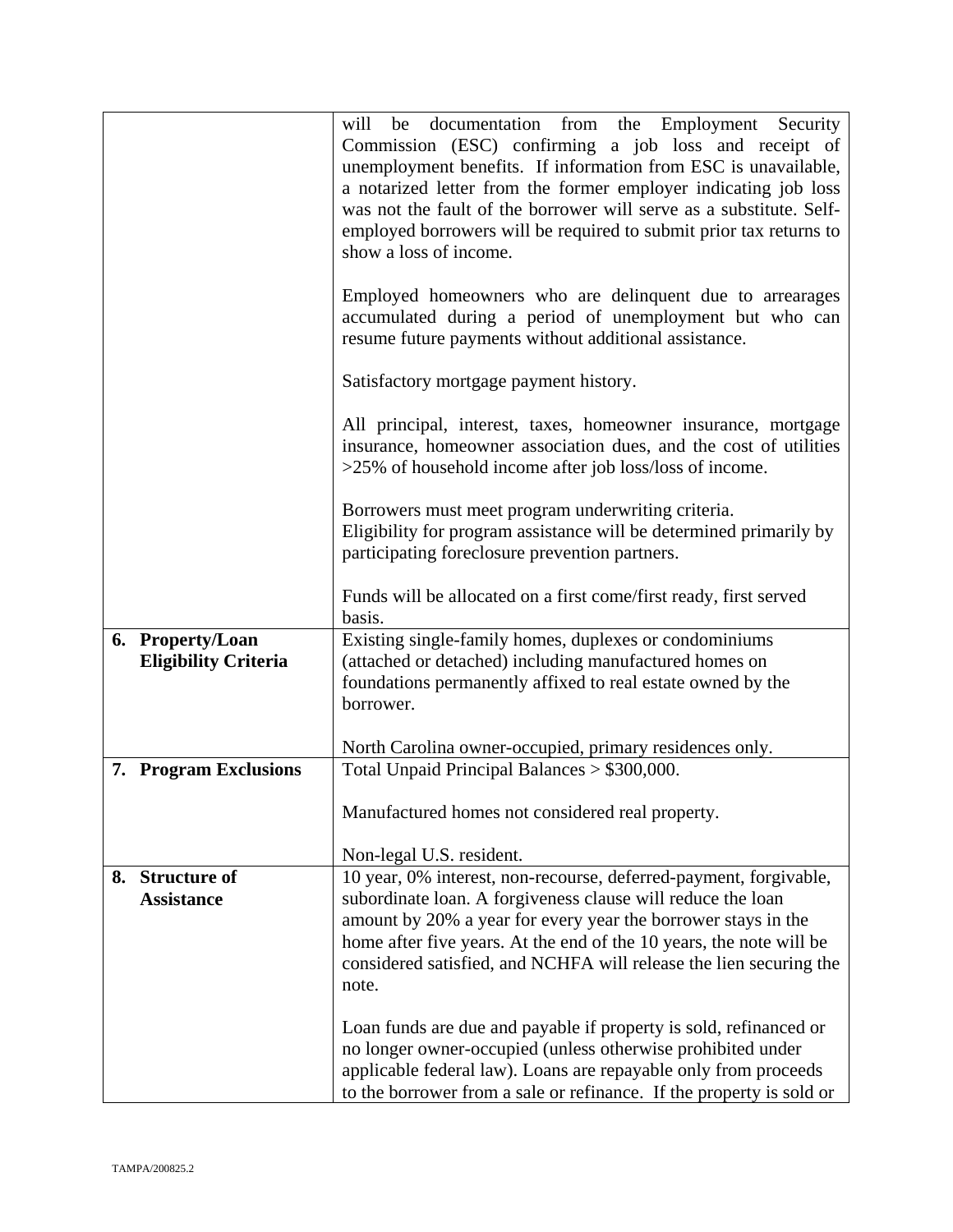| refinanced and has not increased in equity to the degree necessary<br>to fully repay the note, all or the excess portion of the note will be<br>forgiven, as applicable.<br>NCHFA will agree to subordinate the MPP-2 Loan for borrowers |
|------------------------------------------------------------------------------------------------------------------------------------------------------------------------------------------------------------------------------------------|
|                                                                                                                                                                                                                                          |
|                                                                                                                                                                                                                                          |
|                                                                                                                                                                                                                                          |
| who refinance their mortgage(s) to receive more favorable loan                                                                                                                                                                           |
| terms. If a borrower refinances their loan to consolidate debt or                                                                                                                                                                        |
| receives cash out, the borrower would be required to repay the                                                                                                                                                                           |
|                                                                                                                                                                                                                                          |
| MPP-2 Loan according to the loan terms.                                                                                                                                                                                                  |
| All deferred, subordinate mortgages will be evidenced by a                                                                                                                                                                               |
| promissory note and secured by a deed of trust on the property.                                                                                                                                                                          |
| Borrowers will be required to sign and acknowledge the program                                                                                                                                                                           |
| guidelines with a written agreement.                                                                                                                                                                                                     |
|                                                                                                                                                                                                                                          |
| Any funds returned according to established program guidelines                                                                                                                                                                           |
| will be recaptured and used to assist additional homeowners                                                                                                                                                                              |
| through December 31, 2017. After December 31, 2017, all                                                                                                                                                                                  |
| remaining and recaptured funds will be returned to Treasury.                                                                                                                                                                             |
| 9. Per Household<br>The average loan amount is expected to be \$20,000 per borrower.                                                                                                                                                     |
|                                                                                                                                                                                                                                          |
| <b>Assistance</b>                                                                                                                                                                                                                        |
| Effective for all loans closed after January 31, 2012:                                                                                                                                                                                   |
| Maximum assistance up to \$36,000 and not to exceed 36 months                                                                                                                                                                            |
| per household.                                                                                                                                                                                                                           |
| <b>10. Duration of Assistance</b><br>Effective for all loans closed after January 31, 2012:                                                                                                                                              |
| Up to 36 months for those in job training/education program.                                                                                                                                                                             |
| Up to 18 months for those in a job search.                                                                                                                                                                                               |
|                                                                                                                                                                                                                                          |
| 11. Estimated Number of<br>14,100 homeowners.                                                                                                                                                                                            |
| Participating<br>Estimated number served based on average loan amount of                                                                                                                                                                 |
| <b>Households</b><br>\$20,000 per homeowner.                                                                                                                                                                                             |
|                                                                                                                                                                                                                                          |
| 12. Program Inception/<br>Program began November 7, 2011. Recaptured funds may be                                                                                                                                                        |
| <b>Duration</b><br>recycled and used in the program up until December 31, 2017.                                                                                                                                                          |
|                                                                                                                                                                                                                                          |
| Borrowers can access more than one of our HHF programs, if<br>13. Program Interaction                                                                                                                                                    |
| with Other HFA<br>needed and appropriate. For example, a borrower can receive                                                                                                                                                            |
| MPP-2 assistance while they look for a new job and then receive<br><b>Programs</b>                                                                                                                                                       |
|                                                                                                                                                                                                                                          |
| Second Mortgage Refinance Program or Permanent Loan                                                                                                                                                                                      |
| Modification Program assistance once they secure a new job.                                                                                                                                                                              |
| 14. Program Interaction<br>The MPP-2 would help borrowers who need more than the 3-6                                                                                                                                                     |
| months of assistance available through the new Home Affordable<br>with HAMP                                                                                                                                                              |
| Unemployment Program (UP), which began in August, 2010.                                                                                                                                                                                  |
|                                                                                                                                                                                                                                          |
| Borrowers who are eligible for MPP-2 would not be required to                                                                                                                                                                            |
| participate in UP prior to receiving assistance with MPP-2.                                                                                                                                                                              |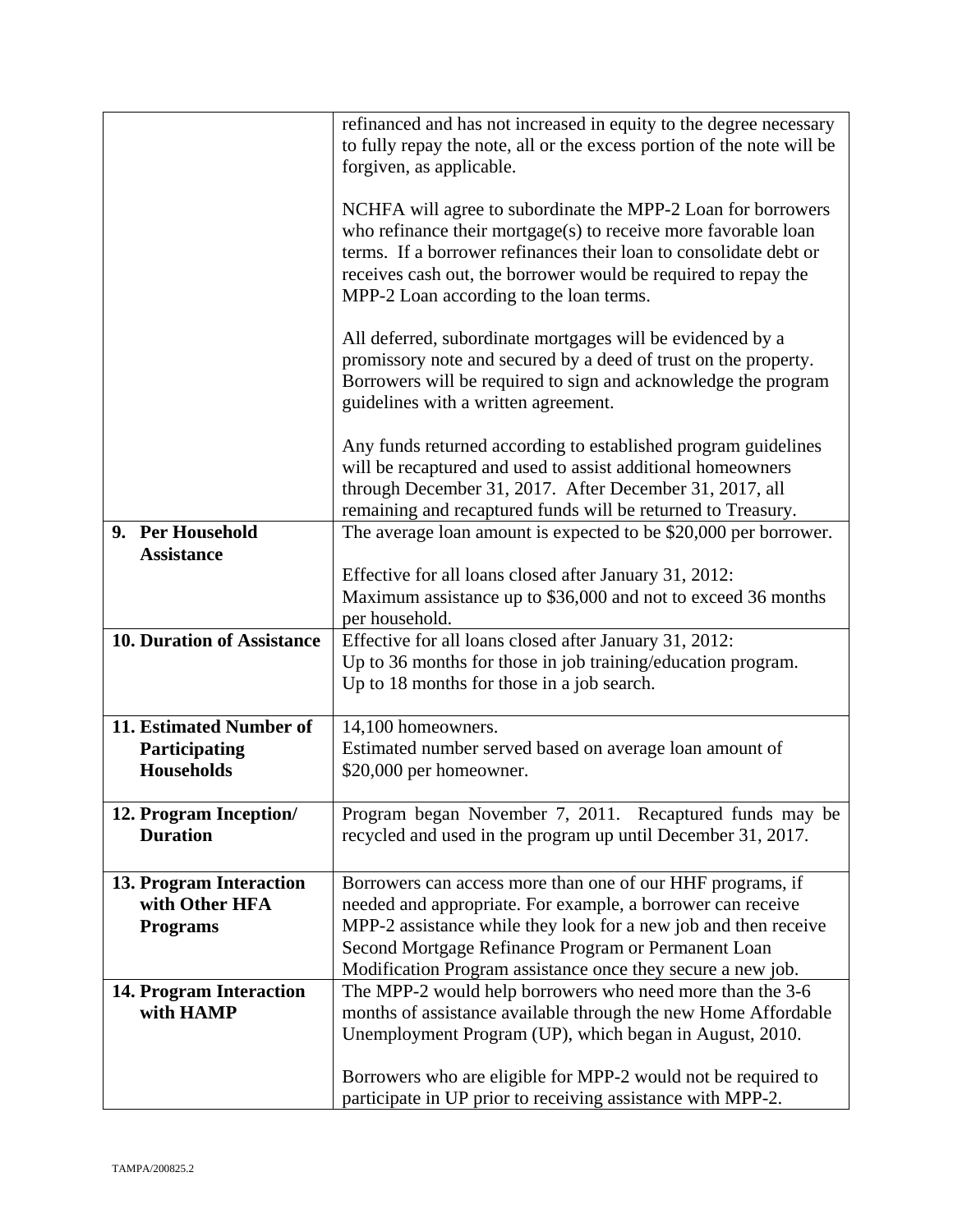|                      | In addition, MPP-2 would also help borrowers who don't qualify<br>for assistance under the new UP because they are more than 3<br>months behind in mortgage payments and/or they are not<br>currently receiving unemployment (i.e. self-employed<br>homeowners). |
|----------------------|------------------------------------------------------------------------------------------------------------------------------------------------------------------------------------------------------------------------------------------------------------------|
|                      | Finally, borrowers can receive HAMP assistance prior to or after<br>receiving Hardest Hit Fund assistance. For example, a borrower<br>may receive UP assistance for 3-6 months and then receive MPP-<br>2 assistance for several more months, if needed.         |
|                      | MPP-2 assistance will not be available to a borrower who is in a<br>trial loan modification. MPP-2 assistance may be available to a<br>borrower who has received a permanent loan modification if the<br>borrower has a need.                                    |
|                      | Once MPP-2 assistance has ended, a borrower may be eligible to<br>receive a loan modification from HAMP, if needed and eligible.                                                                                                                                 |
| 15. Program Leverage | None                                                                                                                                                                                                                                                             |
| with Other Financial |                                                                                                                                                                                                                                                                  |
| <b>Resources</b>     |                                                                                                                                                                                                                                                                  |
| 16. Qualify as an    | $\boxtimes$ Yes<br>$\square$ No                                                                                                                                                                                                                                  |
| Unemployment         |                                                                                                                                                                                                                                                                  |
| Program              |                                                                                                                                                                                                                                                                  |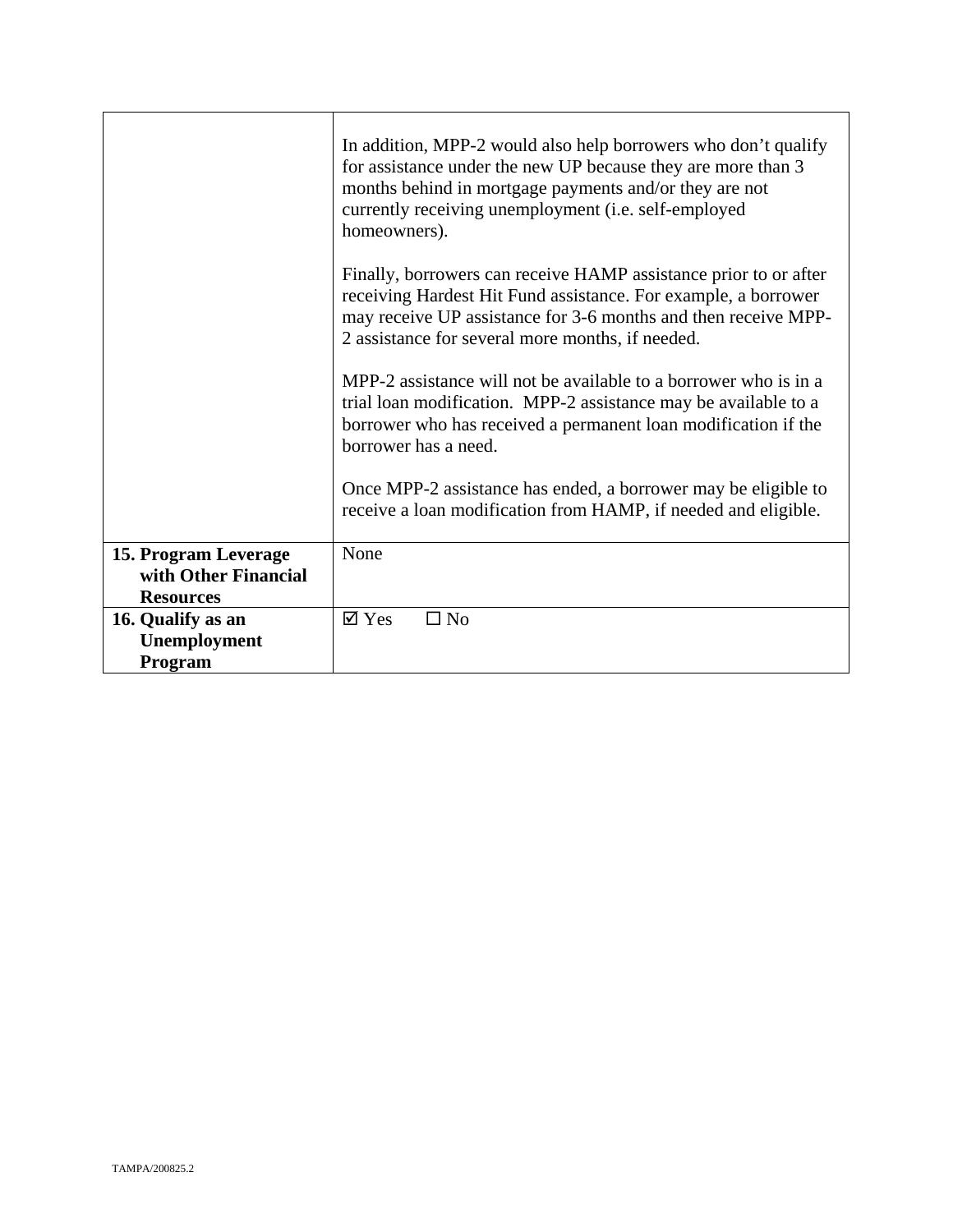# **North Carolina Housing Finance Agency's Second Mortgage Refinance Program (SMRP) Guidelines Summary**

| 1. | <b>Program Overview</b>     | Government officials have estimated about 50% of troubled           |
|----|-----------------------------|---------------------------------------------------------------------|
|    |                             | borrowers have a second mortgage. Homeowners are frequently         |
|    |                             | unable to make their second mortgage payment and are in danger      |
|    |                             | of losing their homes to foreclosure.                               |
|    |                             |                                                                     |
|    |                             |                                                                     |
|    |                             | The Second Mortgage Refinance Program (SMRP) will                   |
|    |                             | benefit homeowners with second mortgages who, through no fault      |
|    |                             | of their own, are financially unable to make their mortgage         |
|    |                             | payment because of a prior job loss, reduced income, or other       |
|    |                             | program-eligible hardship.                                          |
|    |                             | This program will provide a more affordable housing expense by      |
|    |                             | refinancing the second mortgage to a 0%-interest, non-recourse      |
|    |                             | deferred-payment subordinate loan.                                  |
| 2. | <b>Program Goals</b>        | To assist 2,000 homeowners facing foreclosure in all 100 North      |
|    |                             | Carolina counties.                                                  |
|    |                             |                                                                     |
|    |                             | The goal of this program is to extinguish the existing second       |
|    |                             | mortgage and replace it with a 0%-interest, non-recourse,           |
|    |                             | deferred-payment subordinate loan. This will reduce the             |
|    |                             | borrower's monthly mortgage payment and in some instances           |
|    |                             | may expedite movement of a qualified applicant into a HAMP          |
|    |                             | first mortgage modification process.                                |
| 3. | <b>Target Population/</b>   | Our target population will be homeowners facing foreclosure in      |
|    | <b>Areas</b>                | all 100 North Carolina counties who have a $1st$ and $2nd$ mortgage |
|    |                             | whereby the total mortgage payment is causing the home to be        |
|    |                             | unaffordable under program guidelines.                              |
| 4. |                             | \$30,000,000.00                                                     |
|    | <b>Program Allocation</b>   |                                                                     |
|    | (Excluding                  |                                                                     |
|    | <b>Administrative</b>       |                                                                     |
|    | <b>Expenses</b> )           |                                                                     |
| 5. | <b>Borrower Eligibility</b> | Eligible homeowners must be those facing foreclosure due to         |
|    | <b>Criteria</b>             | recent unemployment, loss of income, reduction in income, or        |
|    |                             | other demonstrated financial hardships. Homeowners will be          |
|    |                             | required to provide a financial hardship affidavit with appropriate |
|    |                             | documentation on the cause of the hardship.                         |
|    |                             | Satisfactory mortgage payment history.                              |
|    |                             |                                                                     |
|    |                             | All principal, interest, taxes, homeowner insurance, mortgage       |
|    |                             | insurance, homeowner association dues, and the cost of utilities >  |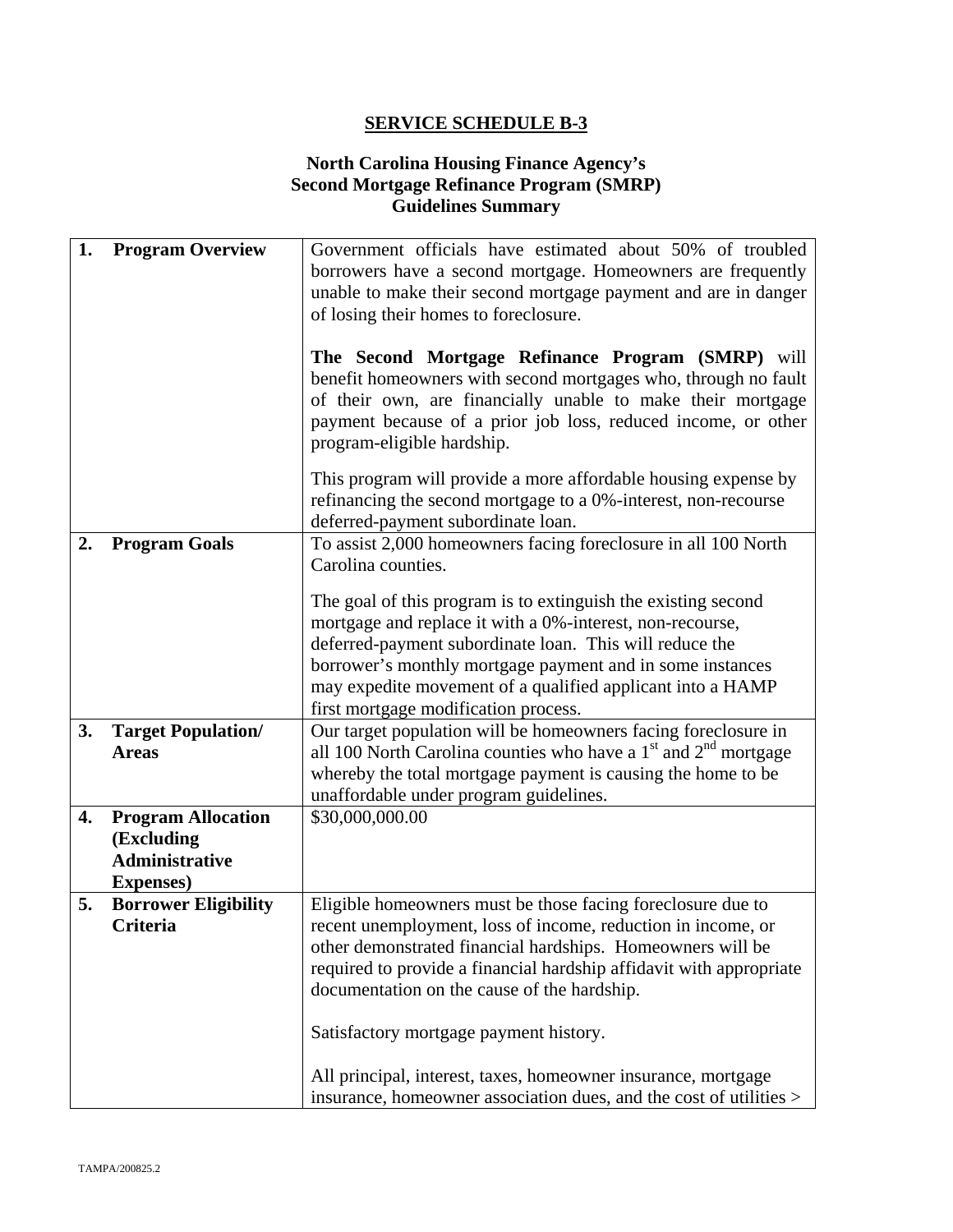|    |                                                     | 25% of household income after job loss/loss of income.                                                                                                                                                                                                                                                                                                                                                                    |
|----|-----------------------------------------------------|---------------------------------------------------------------------------------------------------------------------------------------------------------------------------------------------------------------------------------------------------------------------------------------------------------------------------------------------------------------------------------------------------------------------------|
|    |                                                     | Extinguishment of second loan with SMRP will only occur if the<br>first mortgage loan is current.                                                                                                                                                                                                                                                                                                                         |
|    |                                                     | Borrowers must meet program underwriting criteria.                                                                                                                                                                                                                                                                                                                                                                        |
|    |                                                     | Funds will be allocated on a first come/first ready, first served<br>basis.                                                                                                                                                                                                                                                                                                                                               |
| 6. | <b>Property/Loan</b><br><b>Eligibility Criteria</b> | Existing single-family homes or condominiums (attached or<br>detached) including manufactured homes on foundations<br>permanently affixed to real estate owned by the borrower.                                                                                                                                                                                                                                           |
| 7. | <b>Program Exclusions</b>                           | Owner-occupied, primary residences only.<br>Total Unpaid Principal Balances > \$300,000.                                                                                                                                                                                                                                                                                                                                  |
|    |                                                     | Manufactured homes not considered real property.                                                                                                                                                                                                                                                                                                                                                                          |
|    |                                                     | If the homeowner is currently in a HAMP modification and the<br>second mortgage is held by a 2MP servicer.                                                                                                                                                                                                                                                                                                                |
|    |                                                     | Non-legal U.S. resident.                                                                                                                                                                                                                                                                                                                                                                                                  |
| 8. | <b>Structure of</b><br><b>Assistance</b>            | 30 year, 0%-interest, non-recourse, deferred-payment subordinate<br>loan.                                                                                                                                                                                                                                                                                                                                                 |
|    |                                                     | Loan funds are due and payable if property is sold, refinanced or<br>no longer owner-occupied (unless otherwise prohibited under<br>applicable federal law). Loans are repayable only from proceeds<br>to the borrower from a sale or refinance. If the property is sold<br>or refinanced and has not increased in equity to the degree<br>necessary to repay the note, all or a portion of the note will be<br>forgiven. |
|    |                                                     | NCHFA will agree to subordinate the SMRP Loan for borrowers<br>who refinance their mortgage(s) to receive more favorable loan<br>terms. If a borrower receives cash out with a refinance, the<br>borrower would be required to repay the SMRP Loan according<br>to the loan terms.                                                                                                                                        |
|    |                                                     | All deferred subordinate mortgages will be evidenced by a<br>promissory note and secured by a deed of trust on the property.<br>Borrowers will be required to sign and acknowledge via Written<br>Agreement indicating the program guidelines and terms prior to<br>refinancing the second mortgage and obtaining a subordinate loan<br>under this program.                                                               |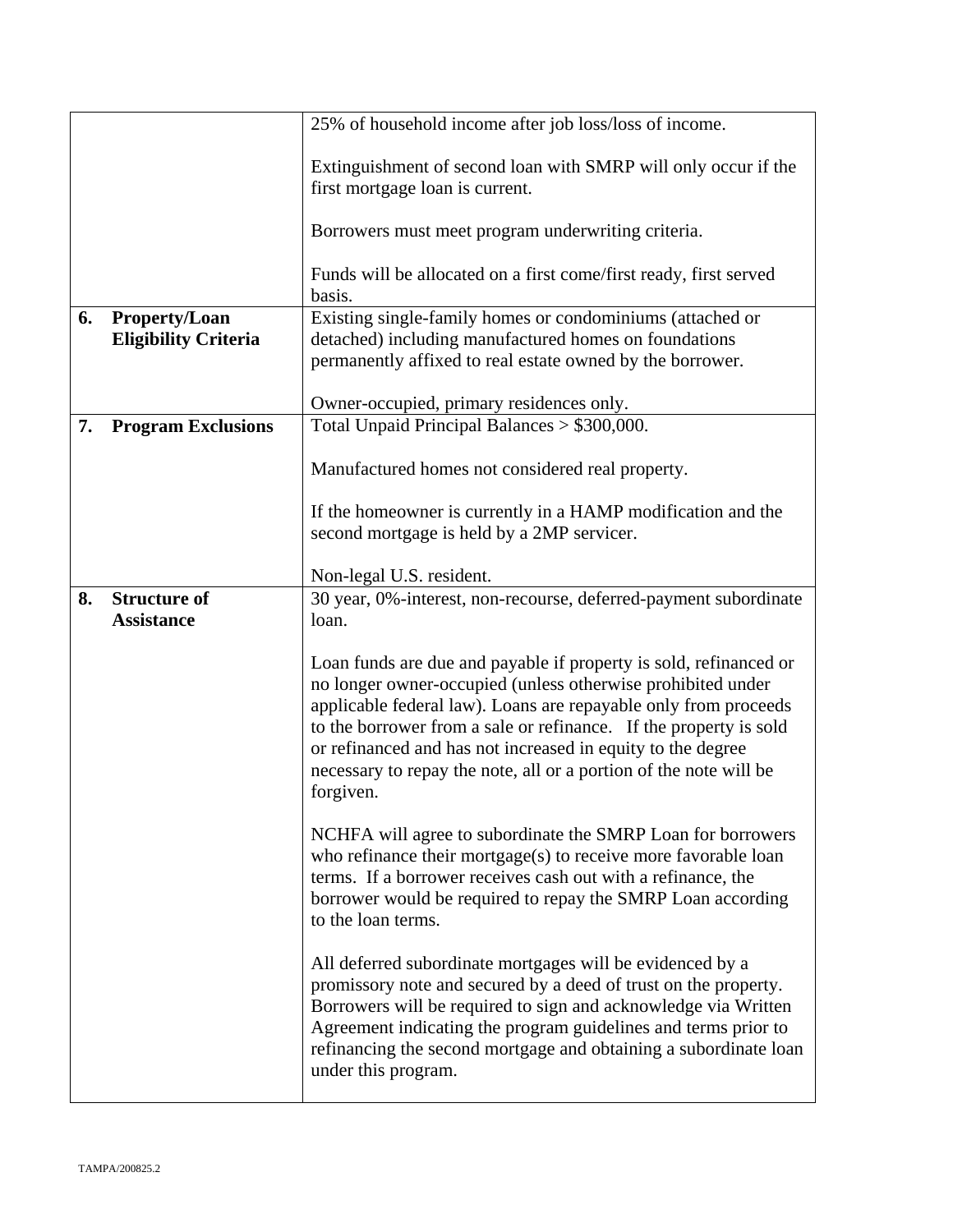|    |                            | Any funds returned according to established program guidelines     |
|----|----------------------------|--------------------------------------------------------------------|
|    |                            | will be recaptured and used to assist additional homeowners        |
|    |                            | through December 31, 2017. After December 31, 2017, the funds      |
|    |                            | will be returned to Treasury.                                      |
| 9. | <b>Per Household</b>       | Under this program, eligible borrowers may receive up to \$30,000  |
|    | <b>Assistance</b>          | plus all related fees as a subordinate loan.                       |
|    |                            |                                                                    |
|    |                            | If \$30,000 is insufficient to extinguish the second mortgage, the |
|    |                            | Agency will only offer these funds if the second lien holder is    |
|    |                            | willing to take the amount supplied to extinguish the debt without |
|    |                            | a deficiency judgment.                                             |
|    | 10. Duration of Assistance | Assistance under SMRP is a one-time payment.                       |
|    | 11. Estimated Number of    | 2,000 homeowners.                                                  |
|    | Participating              |                                                                    |
|    | <b>Households</b>          |                                                                    |
|    | 12. Program Inception/     | The program began June 6, 2011 and will last up to 3 years.        |
|    | <b>Duration</b>            |                                                                    |
|    | 13. Program Interactions   | Homeowners who participate in the Mortgage Payment Program         |
|    | with Other Programs        | (MPP) may be eligible to participate in SMRP if the borrower is    |
|    | (e.g. other HFA            | employed and has a need.                                           |
|    | programs)                  |                                                                    |
|    |                            | Eligible delinquent borrowers will be brought current with MPP     |
|    |                            | One-Time Reinstatement if necessary and then are eligible for      |
|    |                            | SMRP.                                                              |
|    | 14. Program Interactions   | Extinguishing the second mortgage may expedite movement of         |
|    | with HAMP                  | qualified applicants into a HAMP first modification process.       |
|    | 15. Program Leverage       | If \$30,000 is insufficient to extinguish the second mortgage, the |
|    | with Other Financial       | Agency will only offer these funds if the second lien holder is    |
|    | <b>Resources</b>           | willing to take the amount supplied to extinguish the debt without |
|    |                            | a deficiency judgment.                                             |
|    | 16. Qualify as an          | $\Box$ Yes<br>$\boxtimes$ No                                       |
|    | Unemployment               |                                                                    |
|    | Program                    |                                                                    |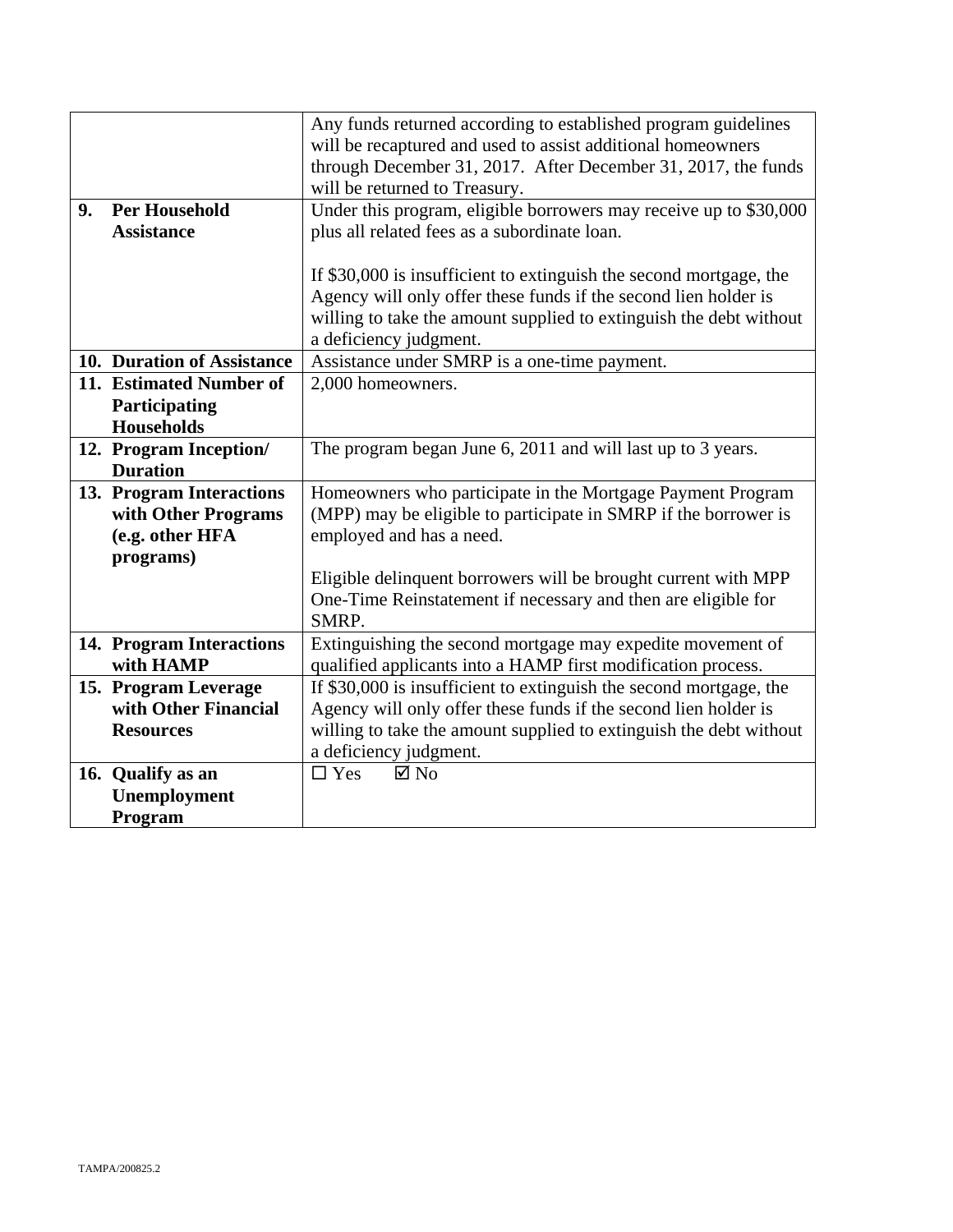# **North Carolina Housing Finance Agency's Permanent Loan Modification Program (PLMP) Guidelines Summary**

| 1. | Program Overview                                                | The goal of this program is to provide a quick and streamlined<br>method for modifying 1st mortgage loans for homeowners whose<br>mortgages have become unsustainable as the result of a program<br>eligible hardship. The Permanent Loan Modification Program<br>(PLMP) will provide a principal reduction with the added option<br>of a rate decrease and/or term extension by the lender to achieve a<br>monthly payment that does not exceed 31% of gross monthly<br>household income.                     |
|----|-----------------------------------------------------------------|----------------------------------------------------------------------------------------------------------------------------------------------------------------------------------------------------------------------------------------------------------------------------------------------------------------------------------------------------------------------------------------------------------------------------------------------------------------------------------------------------------------|
| 2. | Program Goals                                                   | To assist 440 homeowners facing foreclosure.<br>The goal of the program is to decrease the number of home<br>owners losing their homes to foreclosure. Secondary goals<br>include stabilization of neighborhoods and protecting home<br>values of surrounding properties.<br>This program will provide immediate mortgage payment relief<br>and stable long term mortgage payments for the life of the loan.                                                                                                   |
| 3. | Target Population/<br>Areas                                     | Homeowners suffering a program eligible financial hardship<br>related to reduction of income or changed employment<br>circumstances.<br>This Program will be available in all North Carolina counties.                                                                                                                                                                                                                                                                                                         |
| 4. | Program Allocation<br>(Excluding<br>Administrative<br>Expenses) | \$8,800,000.00                                                                                                                                                                                                                                                                                                                                                                                                                                                                                                 |
| 5. | <b>Borrower Eligibility</b><br>Criteria                         | Eligible homeowners must be those with program eligible<br>financial hardship due to recent unemployment, loss of income,<br>reduction of income, or other demonstrated financial hardships.<br>Homeowners will be required to provide a financial hardship<br>affidavit with appropriate documentation on the cause of the<br>hardship.<br>Satisfactory mortgage payments prior to job loss, reduction in<br>income or other program eligible hardship.<br>Borrowers must meet program underwriting criteria. |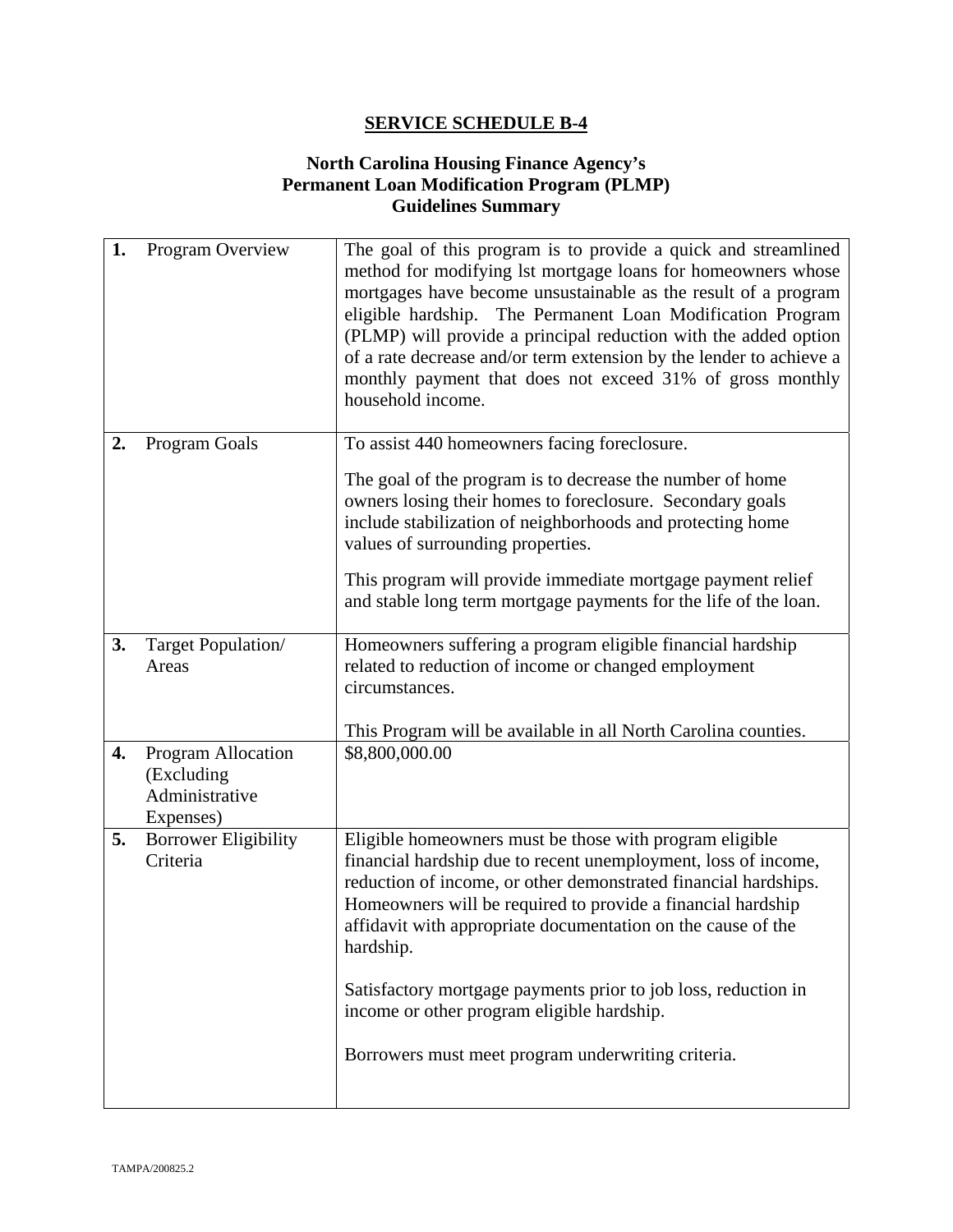|    |                                       | Funds will be allocated on a first come/approved, first served<br>basis.                                                                                                                                                                                                                                                                                                                                                       |
|----|---------------------------------------|--------------------------------------------------------------------------------------------------------------------------------------------------------------------------------------------------------------------------------------------------------------------------------------------------------------------------------------------------------------------------------------------------------------------------------|
| 6. | Property/Loan<br>Eligibility Criteria | Existing single-family homes or condominiums (attached or<br>detached) including manufactured homes on foundations<br>permanently affixed to real estate owned by the borrower.<br>North Carolina owner-occupied, primary residences only.<br>Combined Loan to Value cannot exceed 125%.                                                                                                                                       |
| 7. | <b>Program Exclusions</b>             | Total Unpaid Principal Balances $> $275,000$                                                                                                                                                                                                                                                                                                                                                                                   |
|    |                                       | Manufactured homes not considered real property                                                                                                                                                                                                                                                                                                                                                                                |
|    |                                       | Non-legal U.S. resident                                                                                                                                                                                                                                                                                                                                                                                                        |
|    |                                       | The term and rate reduction options will not be available to a<br>homeowner that is eligible for HAMP.                                                                                                                                                                                                                                                                                                                         |
| 8. | <b>Structure of Assistance</b>        | 10 year, 0% interest, non-recourse, deferred-payment forgivable<br>subordinate loan. A forgiveness clause will reduce the loan<br>amount by 20% a year for every year the borrower stays in the<br>home after five years. At the end of the 10 years the note will be<br>considered satisfied and NCHFA will release the lien securing the<br>note.                                                                            |
|    |                                       | Loan funds are due and payable to NCHFA if home is sold,<br>refinanced or no longer owner occupied (unless otherwise<br>prohibited under applicable federal law). Loans are repayable<br>only from proceeds to the borrower from a sale or refinance. If<br>the property is sold or refinanced and has not increased in equity<br>to the degree necessary to repay the note, all or a portion of the<br>note will be forgiven. |
|    |                                       | All deferred subordinate mortgages will be evidenced by a<br>promissory note and secured by a deed of trust on the property.<br>Borrowers will be required to sign and acknowledge via Written<br>Agreement indicating the program guidelines and terms prior to<br>modifying their loan and obtaining a subordinate loan under this<br>program.                                                                               |
|    |                                       | Any funds returned according to established program guidelines<br>will be recaptured and used to assist additional homeowners<br>through December 31, 2017. After December 31, 2017 the funds<br>will be returned to Treasury.                                                                                                                                                                                                 |